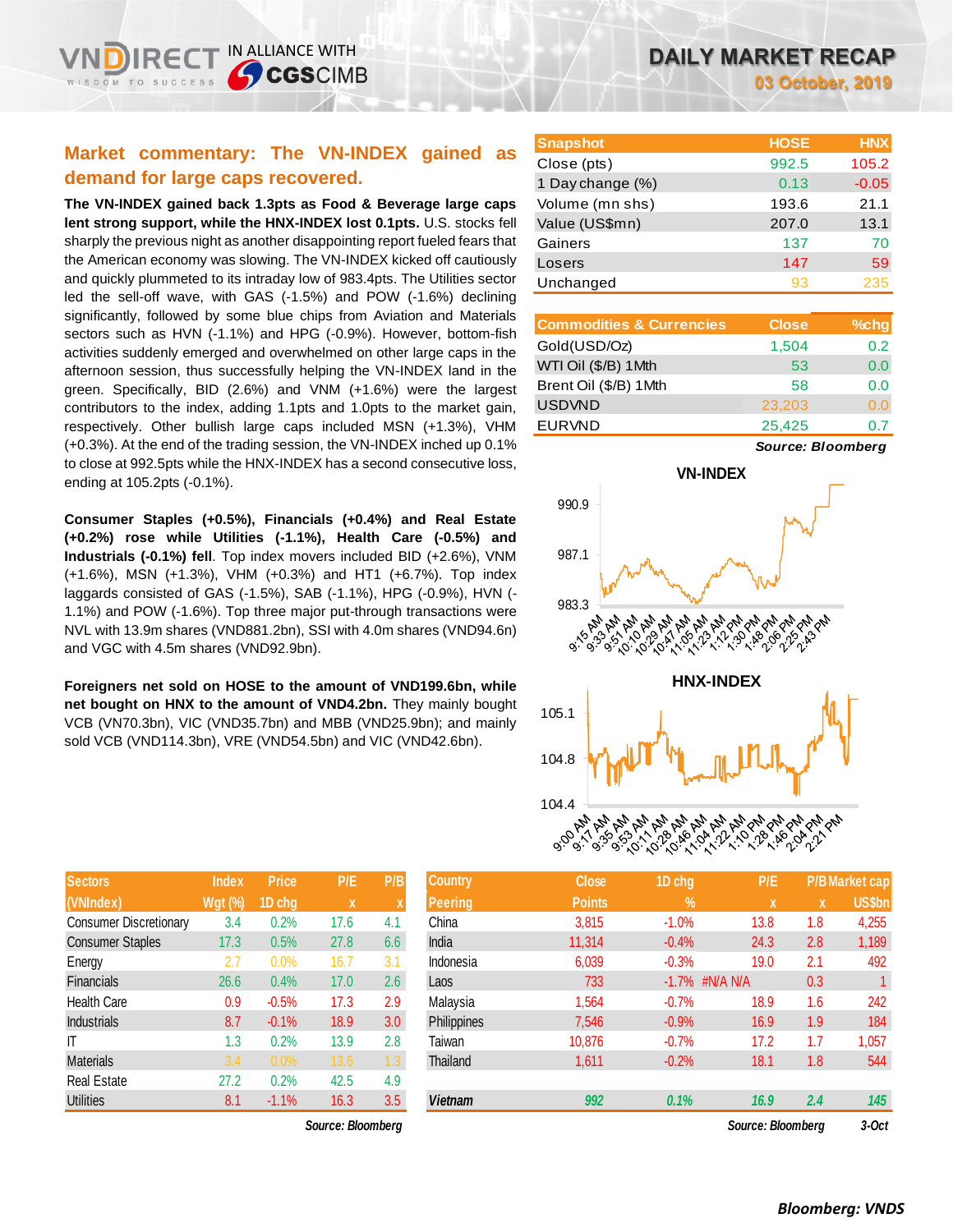### **Market News**

**Oil near two-month low on swelling U.S. stockpiles, demand woes.** Oil held near the lowest level in almost two months as American crude inventories expanded the most since May and disappointing U.S. economic data added to pessimism over the demand outlook. Futures in New York were steady after closing down 1.8% on Wednesday. U.S inventories swelled by a more-than-expected 3.1 million barrels last week, according to Energy Information Administration data. American private payrolls for September fell short of estimates, a day after a manufacturing gauge slumped to the lowest in a decade, spurring drops in financial markets. *(Bloomberg)*

**Hong Kong becomes largest investor of Vietnam in nine months.** Hong Kong (China) topped 109 countries and territories investing in Vietnam in the first nine months of this year with total capital of US\$5.89bn, reported the General Statistics Office (GSO). According to the office, of the total investment, US\$3.85bn was poured into a deal with Vietnam Beverage JSC in Hanoi, accounting for 65.4% of the total. Hong Kong was followed by the Republic of Korea with US\$4.62bn, accounting for 17.7% of the total foreign direct investment (FDI) that Vietnam has attracted so far this year. Singapore ranked third with US\$3.77bn, or 14.4% of total FDI in nine months. Meanwhile, Japan surpassed China to become the fourth biggest investor of Vietnam with almost US\$3.1bn. At a press briefing on September 28, the GSO reported that Vietnam attracted US\$26.16bn in the first nine months of this year, up 3.1% over the same period in 2019. Of the figure, US\$10.97bn was poured into nearly 2,760 new projects, up 26.4% in the number of projects and down 22.3% in terms of the capital year on year. Approximately US\$4.79bn was pledged to 1,037 existing projects, equivalent to 86.4% of the value from a year ago. Foreign firms invested US\$10.4bn in Vietnam during the period through capital contributions and share purchases, representing a year-on-year increase of 82.3% and accounting for 39.8% of the total registered capital. The nine-month foreign direct investment (FDI) disbursement was estimated at US\$14.2bn, up 7.3% yoy. *(Vietnamnet.vn)*

## **Notable Corporate Events**

**Tien Phong Commercial Joint Stock Bank (FPT VN)** - 9M19 business results: The bank said it has made a gross profit of VND2,404bn in 9M19, an increase of nearly 50% yoy. The nine-month gross profit value meant Tien Phong Bank has completed 75% of the annual target set for 2019. *(Cafef.vn)*

*<to be continued>*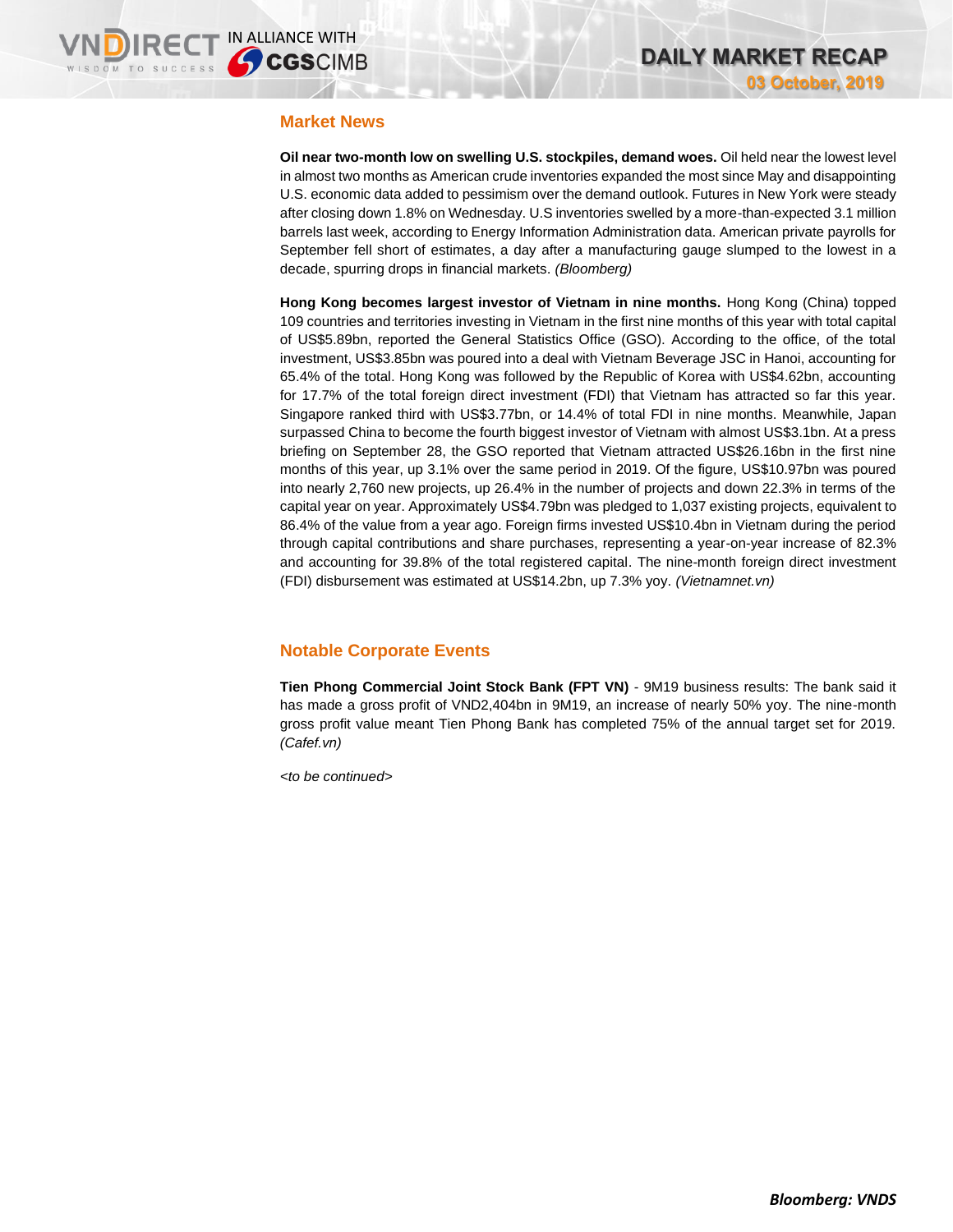## **DAILY MARKET RECAP 03 October, 2019**

**COVERAGE SUMMARY**

WISDOM TO SUCCESS

**VNDIRECT IN ALLIANCE WITH** 

| Ticker          | <b>Close</b><br>price | <b>Adjusted</b><br>target<br>price | <b>Dividend</b><br>yield | <b>Potential</b><br>return | <b>Rating</b> | <b>Investment thesis summary/Update</b>                                                                                                                                                                                                                                                                                                                                                                                                                                                                                                | Latest<br>report |
|-----------------|-----------------------|------------------------------------|--------------------------|----------------------------|---------------|----------------------------------------------------------------------------------------------------------------------------------------------------------------------------------------------------------------------------------------------------------------------------------------------------------------------------------------------------------------------------------------------------------------------------------------------------------------------------------------------------------------------------------------|------------------|
| PC <sub>1</sub> | 20,250                | 24,500                             | 0.0%                     | 21.0%                      | <b>ADD</b>    | 1. Robust backlog in 2019F. According to the company, the total<br>backlog of the grid erection and installation segment is estimated<br>at VND2,829bn at the beginning of 2019<br>2. Promising outlook for hydropower segment. Investments in<br>hydropower have gradually helped improved PC1's earnings<br>quality thanks to high margins and recurring, stable revenues.                                                                                                                                                           | <b>Link</b>      |
| <b>LPB</b>      | 7,300                 | 10,000                             | 0.0%                     | 37.0%                      | ADD           | 1. LPB has embarked on an extensive branch network expansion<br>initiative that is unmatched by other banks.<br>2. Potential for a boost in fee income from bancassurance.<br>3. LPB is considering migrating to HOSE. A listing on HOSE will<br>increase liquidity for LPB<br>4. High dividend yield on a low valuation.                                                                                                                                                                                                              | Link             |
| <b>NLG</b>      | 28,800                | 39,600                             | 1.7%                     | 39.2%                      | <b>ADD</b>    | 1. Project delay has led to haircut of our FY18F presales estimate.<br>2. Project licenses bode well for FY19F launches.<br>3. New land parcel acquired in Dec to support long term growth.                                                                                                                                                                                                                                                                                                                                            | <b>Link</b>      |
| <b>ACV</b>      | 76,700                | 105,000                            | 0.0%                     | 36.9%                      | ADD           | 1. ACV is a robust long-term bet on the aviation growth story than<br>even a basket of domestic airline stocks.<br>2. MOT's divestment of ACV stake to be a significant catalyst.<br>3. High return on capital and superior growth prospects justify<br>valuation premium.                                                                                                                                                                                                                                                             | <b>Link</b>      |
| <b>DPM</b>      | 13,450                | 17,300                             | 7.4%                     | 36.1%                      | <b>ADD</b>    | 1. Core urea business could face near-term margin pressure due<br>to the expected increases in gas input prices, which will outweigh<br>ASP recovery, in our view.<br>2. NH3-NPK project is the earnings growth driver over the next few<br>years, contributing 1.4-2.6tr annually to revenue starting from<br>2018F. However high interest expense and D&A burden could<br>result in annual losses in 2019-20F.<br>3. Pending VAT policy change in Vietnam is expected to boost<br>DPM's gross margin by 2-3% pts from 2019F onwards. | Link             |
| QNS             | 29,700                | 44,300                             | 1.7%                     | 50.8%                      | ADD           | 1. QNS is the leading branded soymilk player in Vietnam and a<br>major sugar producer.<br>2. The company commanded 82% market share of the packaged<br>soymilk market and accounted for around 10% of total nationwide<br>sugar supply in 2017.                                                                                                                                                                                                                                                                                        | Link             |
| <b>LTG</b>      | 25,000                | 27,300                             | 6.4%                     | 15.6%                      | <b>ADD</b>    | 1. Market leader in the CPC segment with 21% market share (vs.<br>second largest player VFG with 8.3% market share). LTG could<br>easily maintain the market leadership in the segment thanks to (1)<br>extensive distribution network, and (2) established long-term<br>relationships with suppliers.<br>2. Long-term strategy is to focus on the Agrifood segment with<br>high potential in export markets such as China, Philippines,<br>Indonesia, etc.<br>3. LTG is trading far below its domestic peers.                         | Link             |
| VCB             | 82,000                | 83,200                             | 1.0%                     | 2.4%                       | <b>HOLD</b>   | 1. Solid core earnings growth with earnings from divestment and<br>bancassurance deals creating uncaptured upside<br>2. Strongly positioned to penetrate the retail banking segment.<br>3. Well-regarded bank with best-in-class asset quality and strong<br>deposit franchise.<br>4. Successful private placement enhanced capital buffers.                                                                                                                                                                                           | <u>Link</u>      |
| <b>MBB</b>      | 22,950                | 31,500                             | 0.0%                     | 37.3%                      | <b>ADD</b>    | 1. Solid earnings on improving NIM and strong fee income growth<br>with huge room to continue to boost asset yields.<br>2. Continued shift towards retail lending supports NIM expansion.<br>3. Dynamic strategy to boost fee income.<br>4. Prudent risk management evinced by a clean balance sheet                                                                                                                                                                                                                                   | Link             |
| <b>VPB</b>      | 22,600                | 21,200                             | 0.0%                     | $-6.2%$                    | <b>HOLD</b>   | 1. The leading market player in consumer finance with high returns<br>on capital.<br>2. Stricter credit controls hampered earnings growth in FY18.<br>3. More digitalisation initiatives to grow fee income and cut costs.<br>VPB has launched a new digital platform in SME banking, retail<br>banking and consumer finance.                                                                                                                                                                                                          | <b>Link</b>      |
| <b>TCM</b>      | 22,850                | 28,200                             | 2.3%                     | 25.7%                      | <b>ADD</b>    | 1. The only vertically-integrated textile manufacturer in Vietnam.<br>2. Sears's bankruptcy will dent FY18 and FY19F earnings.<br>3. EVFTA is expected to confer a competitive advantage to TCM<br>due to "Fabric forward Rules of Origin"                                                                                                                                                                                                                                                                                             | <b>Link</b>      |
| <b>HPG</b>      | 21,550                | 26,139                             | 0.0%                     | 21.3%                      | ADD           | 1. We believe HPG will further consolidate its domestic market<br>share.<br>2. Higher sales volume but lower ASP<br>3. Slight delay and capex overruns on the second phase of Dung<br>Quat Steel Complex project.                                                                                                                                                                                                                                                                                                                      | <b>Link</b>      |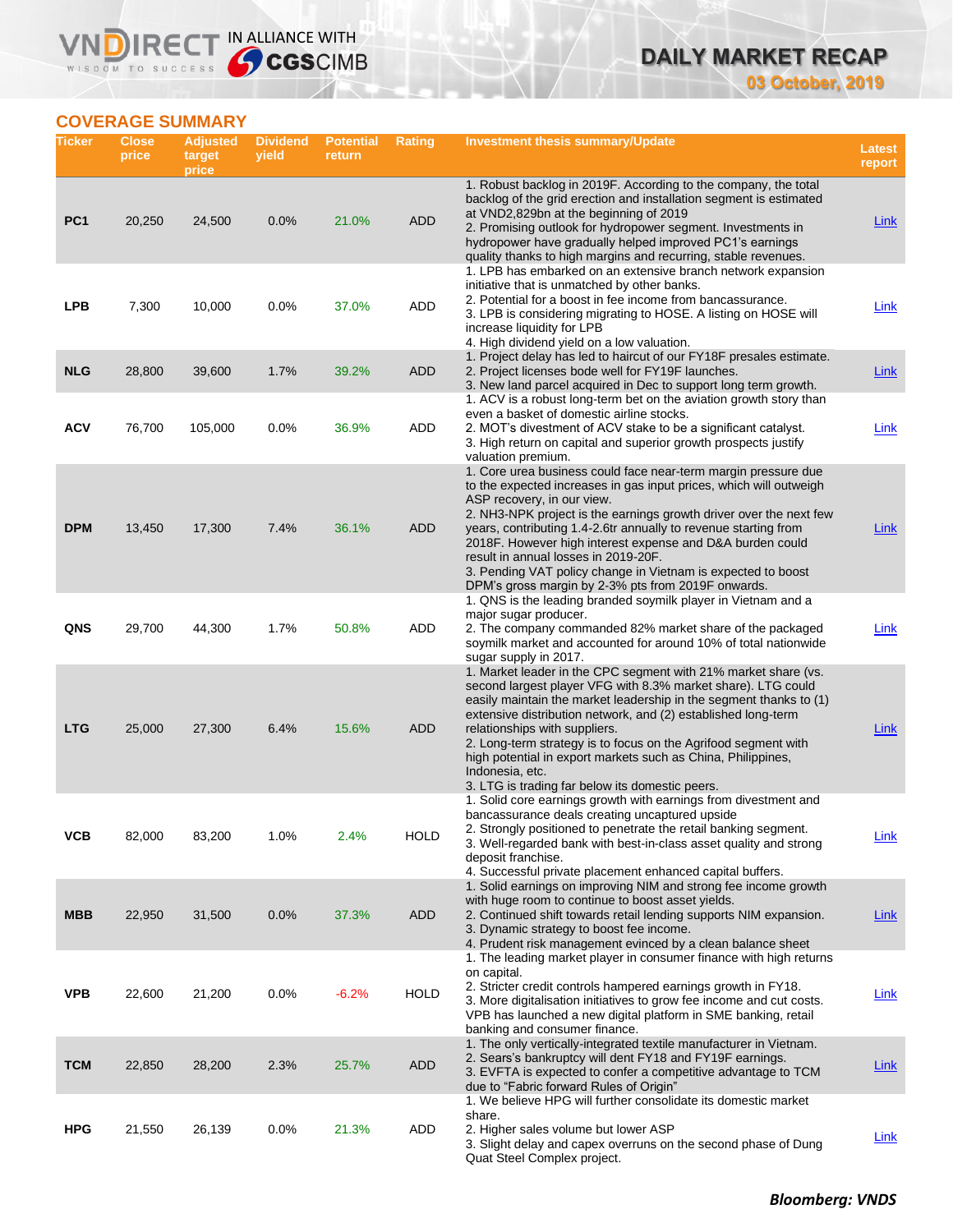## **DAILY MARKET RECAP**

**03 October, 2019**

| Ticker     | <b>Close</b><br>price | <b>Adjusted</b><br>target<br>price | <b>Dividend</b><br>yield | <b>Potential</b><br>return | Rating        | Investment thesis summary/Update                                                                                                                                                                                                                                                                                                                                                                                                                                                    | Latest<br>report |
|------------|-----------------------|------------------------------------|--------------------------|----------------------------|---------------|-------------------------------------------------------------------------------------------------------------------------------------------------------------------------------------------------------------------------------------------------------------------------------------------------------------------------------------------------------------------------------------------------------------------------------------------------------------------------------------|------------------|
| <b>PVT</b> | 17,350                | 21,000                             | 6.0%                     | 27.1%                      | <b>ADD</b>    | 1. A beneficiary of secular oil and gas demand growth in Vietnam<br>with stable cash flow and a robust business model.<br>2. PVT boasts a stable business model with assured annual<br>transportation volumes and long-term charter rates.<br>3. We see the ongoing fleet rejuvenation benefitting PVT's long-<br>term prospects.                                                                                                                                                   | Link             |
| <b>STK</b> | 18,500                | 25,200                             | 8.1%                     | 44.3%                      | ADD           | 1. Second-largest synthetic fiber manufacturer in Vietnam.<br>2. STK is a direct beneficiary of CPTPP and the US-China trade<br>war.<br>3. Trang Bang 5 (TB5) project's commercial operations will start in<br>1Q19F.                                                                                                                                                                                                                                                               | Link             |
| <b>AAA</b> | 15,100                | 25,300                             | 13.5%                    | 81.0%                      | <b>ADD</b>    | 1. AAA is the largest plastic packaging manufacturer and exporter<br>in South East Asia, with current production capacity of 8,000<br>tonnes/month.<br>2. AAA will be able to capture market share globally in countries<br>such as Japan and the U.S.<br>3. AAA aims to expand its production and adopt effective cost<br>controls.                                                                                                                                                | Link             |
| <b>PNJ</b> | 80,900                | 88,000                             | 2.8%                     | 11.6%                      | <b>HOLD</b>   | 1. PNJ is leading the jewellery market in Vietnam with an<br>estimated 30% market share in the branded segment in 2018, per<br>management.<br>2. Extensive store network and still expanding.<br>3. Sustained momentum at PNJ Gold and anticipated turnaround<br>at PNJ Silver to drive strong topline growth.                                                                                                                                                                      | <b>Link</b>      |
| <b>KDH</b> | 25,300                | 28,300                             | 2.0%                     | 13.8%                      | <b>HOLD</b>   | 1. KDH owns 500ha land bank in the inner city area of HCMC<br>following its recent merger with Binh Chanh Construction &<br>Investment (BCI, Unlisted).<br>2. Its strategy to develop mid-range condos and gated townhouse<br>communities makes for a diversified range of products and lowers<br>market risk.<br>3. We believe KDH's high quality housing developments have<br>helped it to establish its brand name among prospective buyers,<br>driving strong sales absorption. | Link             |
| <b>DCM</b> | 7,370                 | 8,900                              | 12.2%                    | 33.0%                      | ADD           | 1. Parent company PVN guarantees 12% ROE for the company's<br>urea operations in FY15-18F, protecting DCM from adverse<br>market movements.<br>2. Changes to Vietnam's VAT policy in 2018-19F could help<br>expand DCM's gross margin by 3-4% from 2019F onwards, in our<br>view.<br>3. Uncertainty around 2019F input gas price policy, however, is a<br>major risk that could counter positive effects of VAT policy change.                                                      | Link             |
| <b>VTP</b> | 131,500               | 111,000                            | 1.1%                     | $-14.5%$                   | <b>REDUCE</b> | 1. High growth company in a fast-evolving industry.<br>2. VTP's market share gains can be attributed to advanced<br>technology and strong infrastructure.<br>3. VTP's core sales is expected to grow at a CAGR of 48.5% to<br>2020.<br>4. Healthy financial status with strong cash reserves and high<br>ROE.                                                                                                                                                                       | Link             |
| <b>ACB</b> | 23,600                | 30,400                             | 4.2%                     | 33.1%                      | ADD           | 1. Well-established retail brand name and customer base.<br>2. Large retail customer base enables a strong fee income<br>franchise.<br>3. Legacy issues resolved, resulting in a healthy balance sheet.                                                                                                                                                                                                                                                                             | <b>Link</b>      |
| <b>GAS</b> | 102,000               | 105,700                            | 5.7%                     | 9.3%                       | <b>HOLD</b>   | 1. Flat oil price outlook could weigh on sales growth<br>2. Depleting gas supply puts pressure on input costs<br>3. Demand and capacity expansion to partly offset rising costs                                                                                                                                                                                                                                                                                                     | <b>Link</b>      |
| <b>PVS</b> | 19,200                | 24,600                             | 3.7%                     | 31.8%                      | ADD           | 1. A diversified oilfield services company with strong financial<br>health<br>2. Key beneficiary of Vietnam's push for renewed dry gas reserves<br>3. Strong earnings growth expected in FY18-21F                                                                                                                                                                                                                                                                                   | Link             |
| <b>PVD</b> | 17,500                | 19,600                             | 0.0%                     | 12.0%                      | <b>HOLD</b>   | 1. PVD's rig fleet as young enough to benefit from anticipated<br>global oilfield services market upturn<br>2. We differ in expecting PVD's profitability to turn around in FY19-<br>21F                                                                                                                                                                                                                                                                                            | <b>Link</b>      |
| MSH        | 56,700                | 66,600                             | 6.5%                     | 23.9%                      | ADD           | 1. MSH leads position in apparel manufacturing industry, solidified<br>by a strong customer base of global premium fashion brands.<br>2. A change in product mix with larger contribution from high-<br>margin FOB (Free on Board) apparel production is expected to be<br>the near-term growth driver.                                                                                                                                                                             | <b>Link</b>      |

**VNDIRECT IN ALLIANCE WITH** 

WISDOM TO SUCCESS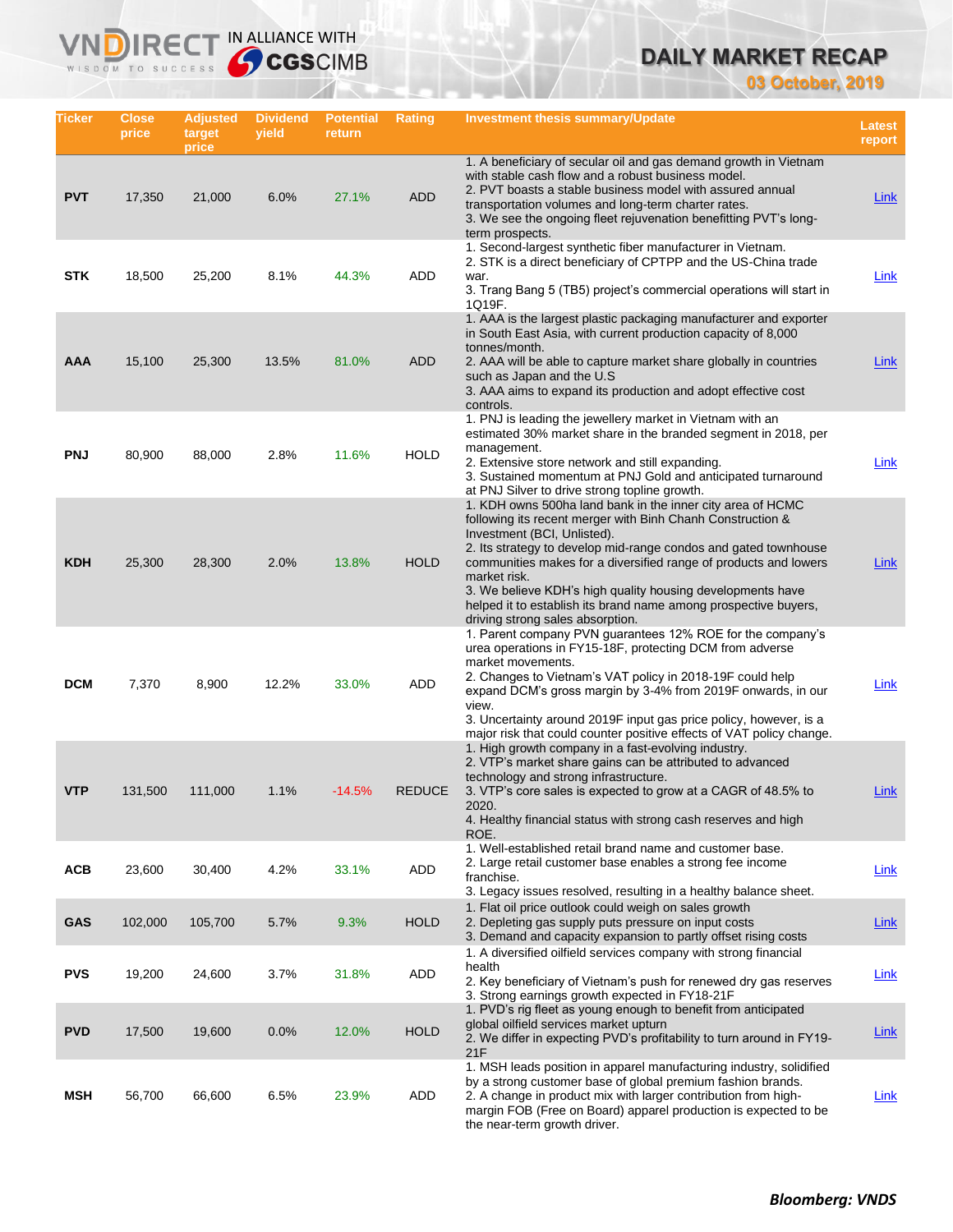# **DAILY MARKET RECAP**

**03 October, 2019**

| <b>Ticker</b> | <b>Close</b><br>price | <b>Adjusted</b><br>target<br>price | <b>Dividend</b><br>vield | <b>Potential</b><br>return | Rating      | <b>Investment thesis summary/Update</b>                                                                                                                                                                                                                                                                                                             | <b>Latest</b><br>report |
|---------------|-----------------------|------------------------------------|--------------------------|----------------------------|-------------|-----------------------------------------------------------------------------------------------------------------------------------------------------------------------------------------------------------------------------------------------------------------------------------------------------------------------------------------------------|-------------------------|
| <b>MWG</b>    | 125,100               | 140,700                            | 1.2%                     | 13.7%                      | <b>HOLD</b> | 1. Mobile World Investment Corporation (MWG) is the largest<br>consumer electronics retailer in term of both revenue and<br>earnings.<br>2. We see long-term potential in the grocery retail business,<br>underpinned by: 1) high-growth segment to lure both local and<br>foreign retailers; and 2) improving performance of BHX in late-<br>2018. | Link                    |
| <b>POW</b>    | 12,600                | 18,334                             | 0.0%                     | 45.5%                      | <b>ADD</b>  | 1. The leading gas-fired power producer in Vietnam<br>2. Riding the anticipated power shortage in the South of Vietnam<br>3. Well-positioned to excel in the competitive electricity market<br>4. Vigorous 2019F outlook, solid EPS growth of 16.6% over FY18-<br>21F                                                                               | Link                    |
| <b>TCB</b>    | 23,800                | 27,400                             | 0.0%                     | 15.1%                      | <b>ADD</b>  | 1. Unique ecosystem banking approach that is unmatched by<br>rivals.<br>2. TCB has the strongest and most diversified non-II franchise.<br>3. Advanced technology enables customer-centric system.<br>4. Potential re-rating catalysts and downside risks.                                                                                          | <b>Link</b>             |
| <b>PPC</b>    | 26,200                | 27,879                             | 9.6%                     | 16.0%                      | ADD         | 1. Stable operation despite its aged power plants<br>2. Reduced exposure to coal shortage risk<br>3. Decent dividend story                                                                                                                                                                                                                          | Link                    |
| <b>VIB</b>    | 18,600                | 21,200                             | 2.6%                     | 16.6%                      | <b>ADD</b>  | 1. Rising retail lending exposure bolstered earning growth<br>2. VIB is active in product innovation and technology development                                                                                                                                                                                                                     | Link                    |
| <b>KBC</b>    | 15,200                | 17,500                             | 6.6%                     | 21.7%                      | ADD         | 1. Leading Northern IP operator with the second-largest land bank<br>2. Residential property to be a key revenue growth driver in FY19-<br>20F                                                                                                                                                                                                      | Link                    |
| <b>VNM</b>    | 129,000               | 155,600                            | 3.5%                     | 24.1%                      | <b>ADD</b>  | 1. Domestic dairy consumption recovery to be key catalyst<br>2. Innovation and diversified client targets to continue driving growth<br>3. We expect earnings to grow 3.6% yoy in FY19F on higher tax,<br>but record double digit growth in FY20-21F.                                                                                               | Link                    |
| <b>VHM</b>    | 89,300                | 104,300                            | 1.1%                     | 17.9%                      | ADD         | 1. Sizeable land bank to secure pipeline for at least 15 years<br>2. Giant enters the mid-range housing market<br>3. Solid earnings outlook for FY19-21F                                                                                                                                                                                            | Link                    |

**VNDIRECT IN ALLIANCE WITH**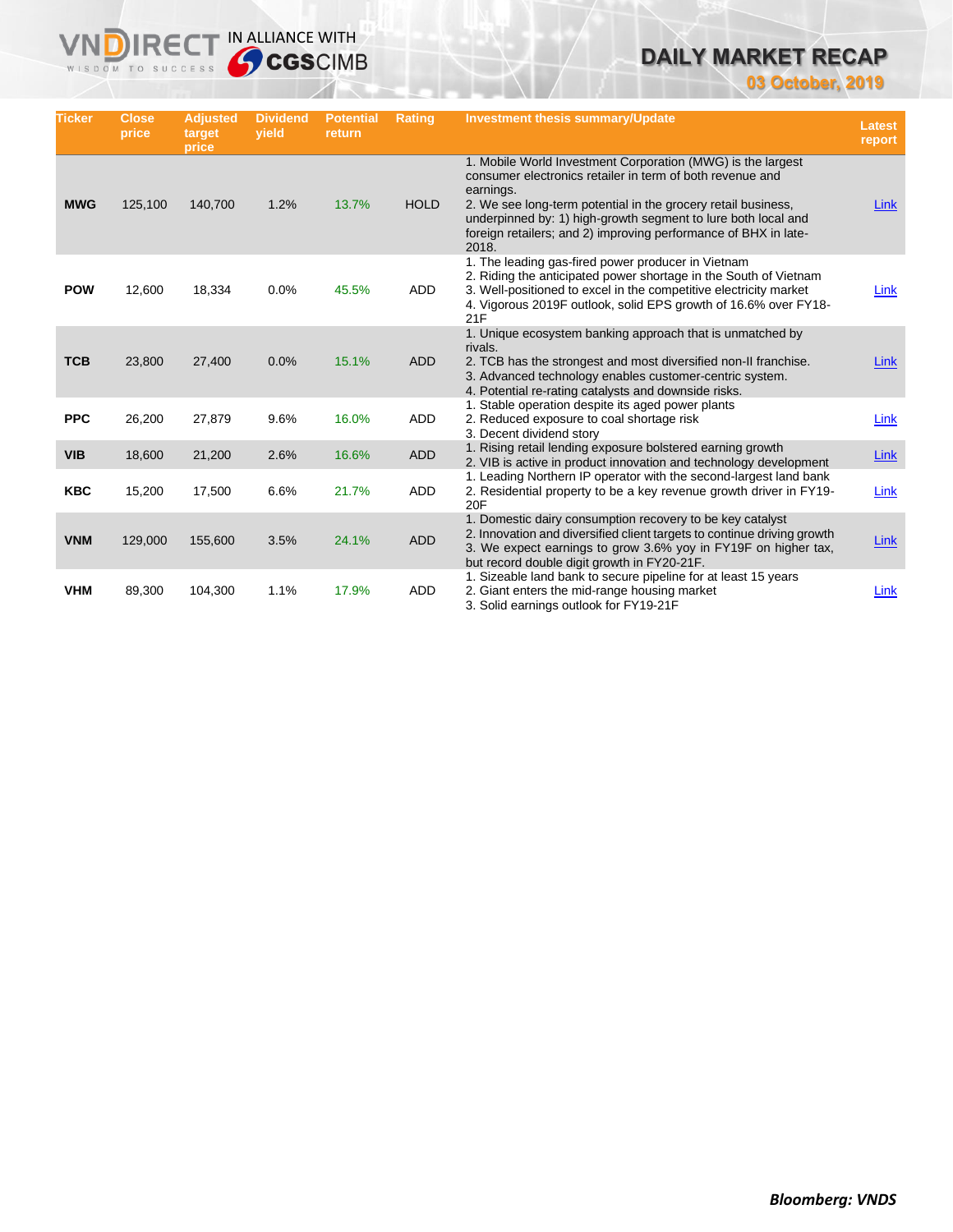## **MARKET MOVEMENTS**

WISDOM TO SUCCESS

| <b>HOSE</b>        |              |       |      |         |              |
|--------------------|--------------|-------|------|---------|--------------|
| <b>Top gainers</b> |              |       |      |         | <b>VND</b>   |
| <b>Ticker</b>      | Last         | Cha   | %chq | Vol.    | <b>Index</b> |
|                    | <b>Price</b> |       |      |         | impact       |
| <b>CMV</b>         | 13,000       | 850   | 7.00 | 10      | 0.003        |
| <b>IJC</b>         | 16,150       | 1,050 | 6.95 | 1.58MLN | 0.042        |
| PTL                | 4.480        | 290   | 6.92 | 81,120  | 0.009        |
| <b>JVC</b>         | 3,560        | 230   | 6.91 | 784.950 | 0.008        |
| FTM                | 3,880        | 250   | 6.89 | 1.52MLN | 0.004        |

**VNDIRECT IN ALLIANCE WITH** 

| <b>Top losers</b> |              |          |         |         | <b>VND</b>   |
|-------------------|--------------|----------|---------|---------|--------------|
| <b>Ticker</b>     | Last         | Cha      | %chq    | Vol.    | <b>Index</b> |
|                   | <b>Price</b> |          |         |         | impact       |
| VNL               | 15,350       | $-1,150$ | $-6.97$ | 830     | $-0.003$     |
| <b>CCL</b>        | 8,050        | $-600$   | $-6.94$ | 300,390 | $-0.008$     |
| <b>RIC</b>        | 6.040        | -450     | $-6.93$ | 70      | $-0.004$     |
| <b>DXV</b>        | 3,260        | $-240$   | $-6.86$ | 930     | $-0.001$     |
| <b>DIC</b>        | 1,820        | $-130$   | $-6.67$ | 1.32MLN | $-0.001$     |

|                 | <b>VND</b><br><b>Top index movers</b> |       |      |         |              |  |  |  |  |  |
|-----------------|---------------------------------------|-------|------|---------|--------------|--|--|--|--|--|
| <b>Ticker</b>   | Last                                  | Cha   | %chq | Vol.    | <b>Index</b> |  |  |  |  |  |
|                 | <b>Price</b>                          |       |      |         | impact       |  |  |  |  |  |
| <b>BID</b>      | 41,250                                | 1,050 | 2.61 | 1.94MLN | 1.059        |  |  |  |  |  |
| <b>VNM</b>      | 129,000                               | 2,000 | 1.57 | 825,310 | 1.027        |  |  |  |  |  |
| <b>MSN</b>      | 78,000                                | 1,000 | 1.30 | 390,570 | 0.345        |  |  |  |  |  |
| <b>VHM</b>      | 89,300                                | 300   | 0.34 | 327,140 | 0.296        |  |  |  |  |  |
| HT <sub>1</sub> | 15,900                                | 1,000 | 6.71 | 529,900 | 0.113        |  |  |  |  |  |

|               | <b>VND</b><br><b>Top index laggers</b> |          |         |         |              |  |  |  |  |  |
|---------------|----------------------------------------|----------|---------|---------|--------------|--|--|--|--|--|
| <b>Ticker</b> | Last                                   | Cha      | %chq    | Vol.    | <b>Index</b> |  |  |  |  |  |
|               | <b>Price</b>                           |          |         |         | impact       |  |  |  |  |  |
| <b>GAS</b>    | 102,000                                | $-1,500$ | $-1.45$ | 511,550 | $-0.847$     |  |  |  |  |  |
| <b>SAB</b>    | 262,000                                | $-2,900$ | $-1.09$ | 7.300   | $-0.548$     |  |  |  |  |  |
| <b>HPG</b>    | 21.550                                 | $-200$   | $-0.92$ | 4.56MLN | $-0.163$     |  |  |  |  |  |
| <b>HVN</b>    | 32,800                                 | $-350$   | $-1.06$ | 243.500 | $-0.146$     |  |  |  |  |  |
| <b>POW</b>    | 12,600                                 | $-200$   | $-1.56$ | 1.07MLN | $-0.138$     |  |  |  |  |  |

| <b>HOSE</b>        |              |       |         |               |              | <b>HNX</b>         |              |       |         |        |              |
|--------------------|--------------|-------|---------|---------------|--------------|--------------------|--------------|-------|---------|--------|--------------|
| <b>Top gainers</b> |              |       |         |               | <b>VND</b>   | <b>Top gainers</b> |              |       |         |        | <b>VND</b>   |
| Ticker             | Last         | Chg   | $%$ chq | Vol.          | <b>Index</b> | Ticker             | Last         | Chg   | $%$ chg | Vol.   | <b>Index</b> |
|                    | <b>Price</b> |       |         |               | impact       |                    | <b>Price</b> |       |         |        | impact       |
| <b>CMV</b>         | 13.000       | 850   | 7.00    | 10            | 0.003        | <b>NHP</b>         | 600          | 100   | 20.00   | 29.400 | 0.002        |
| IJC                | 16,150       | 1,050 | 6.95    | 1.58MLN       | 0.042        | <b>BPC</b>         | 16,500       | 1,500 | 10.00   | 100    | 0.002        |
| PTL                | 4,480        | 290   | 6.92    | 81.120        | 0.009        | L35                | 8,800        | 800   | 10.00   | 100    | 0.001        |
| <b>JVC</b>         | 3,560        | 230   | 6.91    | 784.950       | 0.008        | <b>HPM</b>         | 12,400       | 1.100 | 9.73    | 100    | 0.001        |
| <b>FTM</b>         | 3,880        | 250   | 6.89    | <b>.52MLN</b> | 0.004        | <b>MCO</b>         | 2,300        | 200   | 9.52    | 100    | 0.000        |

| <b>Top losers</b> |                      |          |         |         | <b>VND</b>      | <b>Top losers</b> |                      |          |          |         | <b>VND</b>             |
|-------------------|----------------------|----------|---------|---------|-----------------|-------------------|----------------------|----------|----------|---------|------------------------|
| Ticker            | Last<br><b>Price</b> | Chg      | $%$ chq | Vol.    | Index<br>impact | Ticker            | Last<br><b>Price</b> | Chg      | %chq     | Vol.    | <b>Index</b><br>impact |
| VNL               | 15.350               | $-1.150$ | $-6.97$ | 830     | $-0.003$        | CKV               | 14.400               | $-1.600$ | $-10.00$ | 100     | $-0.002$               |
| CCL               | 8,050                | $-600$   | $-6.94$ | 300.390 | $-0.008$        | DL <sub>1</sub>   | 20,700               | $-2.300$ | $-10.00$ | 100     | $-0.110$               |
| <b>RIC</b>        | 6.040                | $-450$   | $-6.93$ | 70      | $-0.004$        | <b>HLY</b>        | 49.500               | $-5.500$ | $-10.00$ | 1.000   | $-0.003$               |
| <b>DXV</b>        | 3,260                | $-240$   | $-6.86$ | 930     | $-0.001$        | S74               | 4,500                | $-500$   | $-10.00$ | 29,000  | $-0.002$               |
| DIC               | 820. ا               | $-130$   | $-6.67$ | 1.32MLN | $-0.001$        | IDJ               | 5,600                | $-600$   | $-9.68$  | 365,303 | $-0.021$               |

| <b>VND</b><br><b>Top index movers</b> |              |       |         |         |        | <b>Top index movers</b> |              |       |         |         |              |
|---------------------------------------|--------------|-------|---------|---------|--------|-------------------------|--------------|-------|---------|---------|--------------|
| Ticker                                | Last         | Cha   | $%$ chq | Vol.    | Index  | Ticker                  | Last         | Chg   | $%$ chq | Vol.    | <b>Index</b> |
|                                       | <b>Price</b> |       |         |         | impact |                         | <b>Price</b> |       |         |         | impact       |
| BID                                   | 41.250       | 1.050 | 2.61    | .94MLN  | 1.059  | <b>SHB</b>              | 6.600        | 100   | .54     | 1.78MLN | 0.114        |
| <b>VNM</b>                            | 129,000      | 2,000 | 1.57    | 825.310 | 1.027  | <b>VCS</b>              | 107,800      | 1,469 | 1.38    | 246.414 | 0.050        |
| <b>MSN</b>                            | 78.000       | 1.000 | 1.30    | 390.570 | 0.345  | L14                     | 61,800       | 2.600 | 4.39    | 58.568  | 0.033        |
| <b>VHM</b>                            | 89,300       | 300   | 0.34    | 327.140 | 0.296  | S99                     | 8.700        | 700   | 8.75    | 1.400   | 0.032        |
| HT1                                   | 15,900       | 1,000 | 6.71    | 529.900 | 0.113  | TNG                     | 18,000       | 400   | 2.27    | 524.811 | 0.018        |

|            | <b>Top index laggers</b> |          |           |         | <b>VND</b>   | <b>Top index laggers</b> |              |          |          |         |              |
|------------|--------------------------|----------|-----------|---------|--------------|--------------------------|--------------|----------|----------|---------|--------------|
| Ticker     | Last                     | Cha      | $%$ chq   | Vol.    | <b>Index</b> | Ticker                   | Last         | Chg      | $%$ chq  | Vol.    | <b>Index</b> |
|            | <b>Price</b>             |          |           |         | impact       |                          | <b>Price</b> |          |          |         | impact       |
| GAS        | 102.000                  | $-1.500$ | $-1.45$   | 511.550 | $-0.847$     | DL1                      | 20.700       | $-2.300$ | $-10.00$ | 100     | $-0.110$     |
| <b>SAB</b> | 262,000                  | $-2.900$ | $-1.09$   | 7.300   | $-0.548$     | <b>HHC</b>               | 119.900      | $-5.100$ | $-4.08$  | 179,100 | $-0.049$     |
| HPG        | 21.550                   | $-200$   | $-0.92$   | 4.56MLN | $-0.163$     | <b>NVB</b>               | 8,300        | $-100$   | $-1.19$  | 902.500 | $-0.039$     |
| <b>HVN</b> | 32,800                   | $-350$   | $-1.06$   | 243,500 | $-0.146$     | <b>MBG</b>               | 33,800       | $-1.700$ | $-4.79$  | 302.714 | $-0.034$     |
| <b>POW</b> | 12.600                   | $-200$   | .56<br>-1 | 1.07MLN | $-0.138$     | IDJ                      | 5,600        | $-600$   | $-9.68$  | 365.303 | $-0.021$     |

| <b>Top liquidity</b> |              |        |         |         | <b>VND</b>   | <b>Top liquidity</b> |              |        |         |                   | <b>VND</b>   |
|----------------------|--------------|--------|---------|---------|--------------|----------------------|--------------|--------|---------|-------------------|--------------|
| <b>Ticker</b>        | Last         | Chg    | $%$ chq | Val.    | <b>Index</b> | <b>Ticker</b>        | Last         | Chg    | %chg    | Val.              | <b>Index</b> |
|                      | <b>Price</b> |        |         | (VNDbn) | impact       |                      | <b>Price</b> |        |         | (VNDbn)           | impact       |
| <b>ROS</b>           | 25,950       | $-250$ | $-0.95$ | 488     | $-0.042$     | ACB                  | 23,600       | 0      | 0.00    | 44                | 0.000        |
| <b>FPT</b>           | 57,200       | 0      | 0.00    | 160     | 0.000        | <b>PVS</b>           | 19,200       | 0      | 0.00    | 38                | 0.000        |
| <b>MBB</b>           | 22,950       | $-50$  | $-0.22$ | 140     | $-0.032$     | <b>VCS</b>           | 107.800      | 1,469  | 1.38    | 26                | 0.050        |
| <b>VPB</b>           | 22,600       | 0      | 0.00    | 129     | 0.000        | <b>VCG</b>           | 26,400       | 0      | 0.00    | 14                | 0.000        |
| <b>VRE</b>           | 32,000       | 0      | 0.00    | 117     | 0.000        | C69                  | 26,600       | $-200$ | $-0.75$ | 12                | $-0.002$     |
|                      |              |        |         |         |              |                      |              |        |         | Source: Bloomberg |              |

*Source: Bloomberg*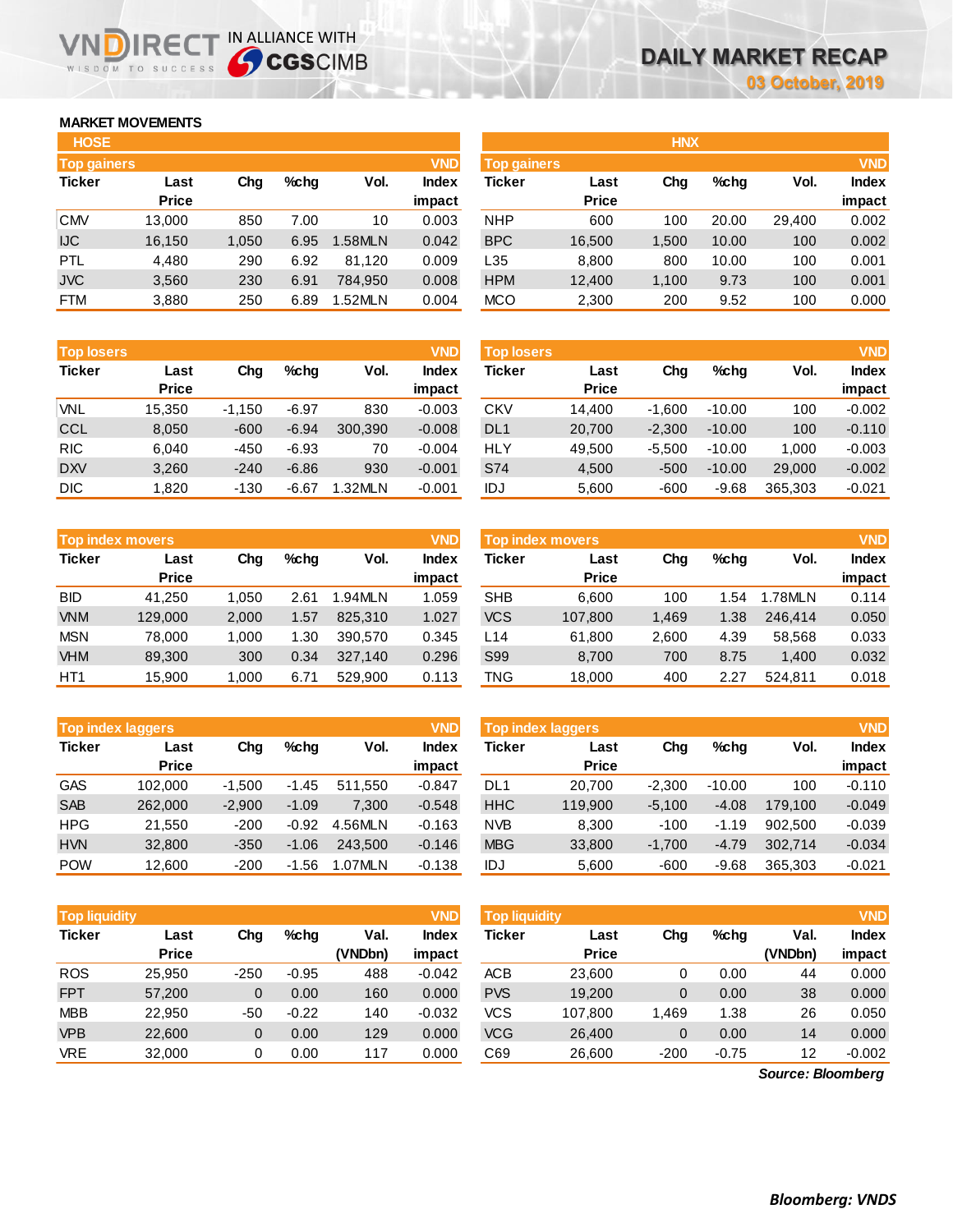## **FOREIGN ACTIVITIES**

WISDOM TO SUCCESS

 $R \in C$ 

IN ALLIANCE WITH

| Volume (Mn'shs)       | <b>HOSE</b> | <b>HNX</b> | Value (VND'bn)        | <b>HOSE</b> | <b>HNX</b> |
|-----------------------|-------------|------------|-----------------------|-------------|------------|
| <b>BUY</b>            | 8.7         | 0.4        | <b>BUY</b>            | 323.2       | 6.8        |
| % of market           | 4.6%        | 2.1%       | % of market           | 6.8%        | 2.3%       |
| <b>SELL</b>           | 25.1        | 0.4        | <b>SELL</b>           | 522.7       | 2.7        |
| % of market           | 13.2%       | 1.7%       | % of market           | 11.0%       | 0.9%       |
| <b>NET BUY (SELL)</b> | (16.4)      | 0.1        | <b>NET BUY (SELL)</b> | (199.6)     | 4.2        |

*Source: HSX, HNX*





| <b>YTD ACCUMULATION</b> |             |            |                       |             |            |
|-------------------------|-------------|------------|-----------------------|-------------|------------|
| <b>Volume (MIn'shs)</b> | <b>HOSE</b> | <b>HNX</b> | Value (VND'bn)        | <b>HOSE</b> | <b>HNX</b> |
| <b>BUY</b>              | 2,775.2     | 182.1      | <b>BUY</b>            | 128,219.4   | 3,160.8    |
| % of market             | #REF!       | 2.9%       | % of market           | 17.4%       | 1.9%       |
| <b>SELL</b>             | 2,900.2     | 229.6      | <b>SELL</b>           | 120,009.6   | 3,864.5    |
| % of market             | #REF!       | 3.7%       | % of market           | 16.3%       | 2.3%       |
| <b>NET BUY (SELL)</b>   | (124.9)     | (47.5)     | <b>NET BUY (SELL)</b> | 8,210       | (703.7)    |

*Source: HSX, HNX*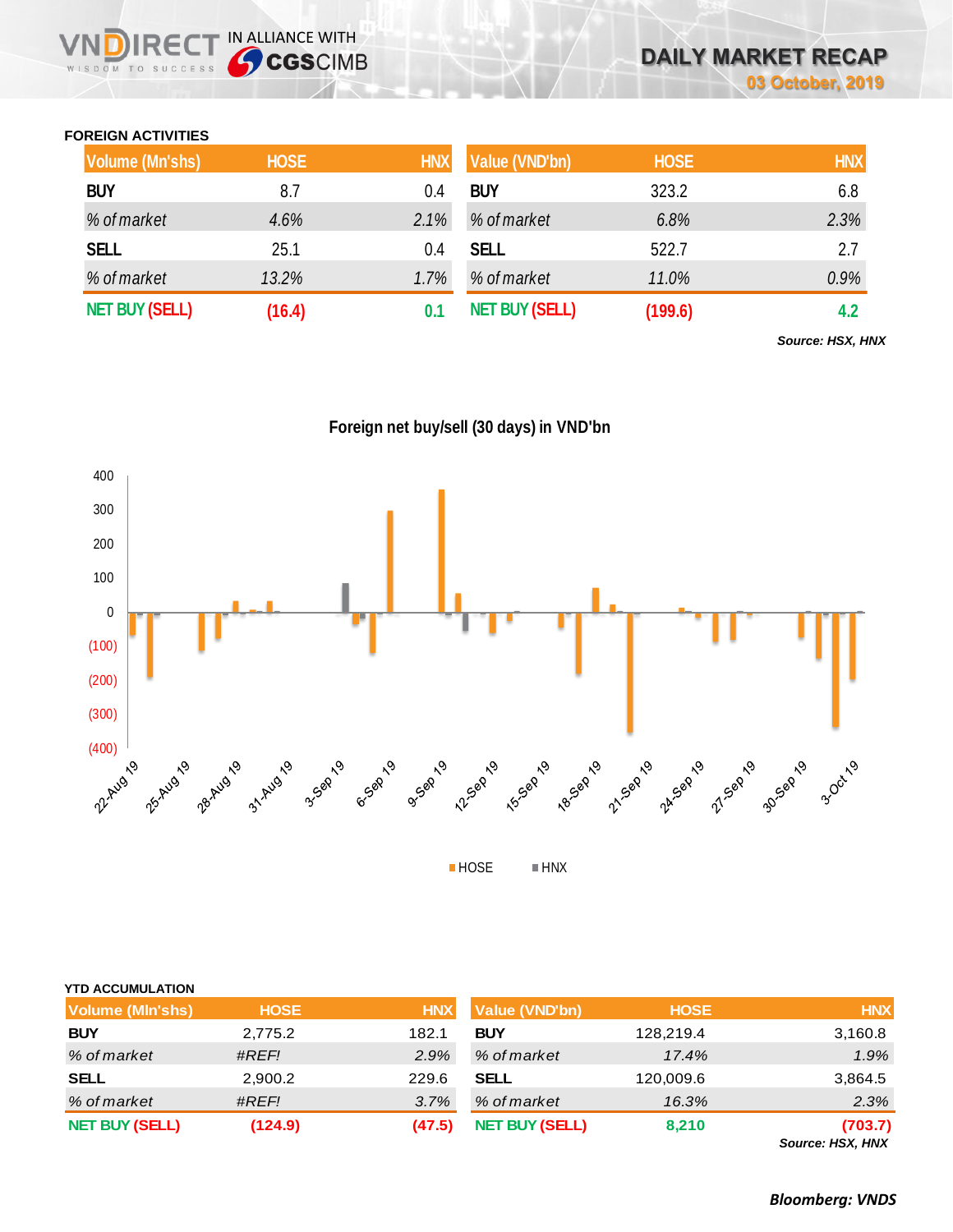### **FOREIGN ACTIVITIES**

WISDOM TO SUCCESS

|         |              |                               |             |               | <b>HNX</b>                    |         |              |         |       |        |  |
|---------|--------------|-------------------------------|-------------|---------------|-------------------------------|---------|--------------|---------|-------|--------|--|
|         |              |                               |             | <b>VND'bn</b> | Top buy by foreigners (value) |         |              |         |       |        |  |
| Last    | Chg          | %chg                          | Value       | <b>Index</b>  | <b>Ticker</b>                 | Last    | Chg          | %chg    | Value | Index  |  |
|         |              |                               |             |               |                               |         |              |         |       | impact |  |
| 82,000  | 0            | 0.00                          | 70.3        | 0.000         | <b>PVS</b>                    | 19,200  | 0            | 0.00    | 5.6   | 0.000  |  |
| 118,000 | $\mathbf 0$  | 0.00                          | 35.7        | 0.000         | <b>SHS</b>                    | 8,700   | $\mathbf{0}$ | 0.00    | 0.3   | 0.000  |  |
| 22,950  | -50          | $-0.22$                       | 25.9        | $-0.032$      | <b>WCS</b>                    | 170,500 | $-4,500$     | $-2.57$ | 0.1   | 0.000  |  |
| 129,000 | 2,000        | 1.57                          | 20.0        | 1.027         | <b>SDT</b>                    | 4,000   | 100          | 2.56    | 0.1   | 0.000  |  |
| 27,800  | $-300$       | $-1.07$                       | 19.5        | $-0.087$      | <b>BVS</b>                    | 11,000  | $-200$       | $-1.79$ | 0.1   | 0.000  |  |
|         | <b>Price</b> | Top buy by foreigners (value) | <b>HOSE</b> |               | impact                        |         | <b>Price</b> |         |       |        |  |

**IRECT IN ALLIANCE WITH** 

| HNX           |                               |          |         |       |              |  |  |  |  |  |  |  |  |
|---------------|-------------------------------|----------|---------|-------|--------------|--|--|--|--|--|--|--|--|
|               | Top buy by foreigners (value) |          |         |       |              |  |  |  |  |  |  |  |  |
| <b>Ticker</b> | Last                          | Cha      | %chq    | Value | <b>Index</b> |  |  |  |  |  |  |  |  |
|               | <b>Price</b>                  |          |         |       | impact       |  |  |  |  |  |  |  |  |
| <b>PVS</b>    | 19,200                        | 0        | 0.00    | 5.6   | 0.000        |  |  |  |  |  |  |  |  |
| <b>SHS</b>    | 8,700                         | 0        | 0.00    | 0.3   | 0.000        |  |  |  |  |  |  |  |  |
| <b>WCS</b>    | 170,500                       | $-4,500$ | $-2.57$ | 0.1   | 0.000        |  |  |  |  |  |  |  |  |
| <b>SDT</b>    | 4,000                         | 100      | 2.56    | 0.1   | 0.000        |  |  |  |  |  |  |  |  |
| <b>BVS</b>    | 11,000                        | $-200$   | $-1.79$ | 0.1   | 0.000        |  |  |  |  |  |  |  |  |

|               | <b>VND'bn</b><br>Top sell by foreigners (value) |        |         |       |                        |               | Top sell by foreigners (value) |        |         |       |                 |
|---------------|-------------------------------------------------|--------|---------|-------|------------------------|---------------|--------------------------------|--------|---------|-------|-----------------|
| <b>Ticker</b> | Last<br><b>Price</b>                            | Chg    | $%$ chq | Value | <b>Index</b><br>impact | <b>Ticker</b> | Last<br><b>Price</b>           | Chg    | %chg    | Value | Index<br>impact |
| <b>VCB</b>    | 82,000                                          | 0      | 0.00    | 114.3 | 0.000                  | CEO           | 10.100                         | 0      | 0.00    | 1.0   | 0.000           |
| <b>VRE</b>    | 32,000                                          | 0      | 0.00    | 54.5  | 0.000                  | <b>TIG</b>    | 4,400                          | 100    | 2.33    | 0.5   | 0.000           |
| VIC           | 118,000                                         | 0      | 0.00    | 42.6  | 0.000                  | <b>VCS</b>    | 107.800                        | 1.469  | 1.38    | 0.4   | 0.000           |
| <b>HPG</b>    | 21,550                                          | $-200$ | $-0.92$ | 37.8  | $-0.163$               | <b>BVS</b>    | 11,000                         | $-200$ | $-1.79$ | 0.3   | 0.000           |
| <b>VNM</b>    | 129,000                                         | 2,000  | 1.57    | 37.1  | 1.027                  | ART           | 1,900                          | 0      | 0.00    | 0.2   | 0.000           |

|               | Top net buy by foreigners (value) |       |         |       | <b>VND'bn</b>   | Top net buy by foreigners (value) |                      | <b>VND'bn</b> |         |       |                 |
|---------------|-----------------------------------|-------|---------|-------|-----------------|-----------------------------------|----------------------|---------------|---------|-------|-----------------|
| <b>Ticker</b> | Last<br><b>Price</b>              | Chg   | $%$ chg | Value | Index<br>impact | Ticker                            | Last<br><b>Price</b> | Chg           | %chg    | Value | Index<br>impact |
| <b>BID</b>    | 41,250                            | 1,050 | 2.61    | 14.4  | 1.059           | <b>PVS</b>                        | 19.200               | 0             | 0.00    | 5.5   | 0.000           |
| <b>PVD</b>    | 17,500                            | 100   | 0.57    | 4.4   | 0.012           | <b>SHS</b>                        | 8,700                | 0             | 0.00    | 0.3   | 0.000           |
| <b>VHM</b>    | 89.300                            | 300   | 0.34    | 4.3   | 0.296           | <b>WCS</b>                        | 170.500              | $-4,500$      | $-2.57$ | 0.1   | 0.000           |
| <b>PVT</b>    | 17,350                            | 350   | 2.06    | 3.0   | 0.029           | <b>SDT</b>                        | 4,000                | 100           | 2.56    | 0.1   | 0.000           |
| <b>STB</b>    | 10.500                            | 100   | 0.96    | 3.0   | 0.056           | ттн                               | 3.000                | 0             | 0.00    | 0.1   | 0.000           |

|               | Top net sell by foreigners (value) |          |         |         | <b>VND'bn</b>   | Top net sell by foreigners (value) | <b>VND'bn</b>        |        |         |         |                        |
|---------------|------------------------------------|----------|---------|---------|-----------------|------------------------------------|----------------------|--------|---------|---------|------------------------|
| <b>Ticker</b> | Last<br><b>Price</b>               | Chg      | %chg    | Value   | Index<br>impact | Ticker                             | Last<br><b>Price</b> | Chg    | %chg    | Value   | <b>Index</b><br>impact |
| <b>VCB</b>    | 82,000                             | 0        | 0.00    | $-44.0$ | 0.000           | CEO                                | 10.100               | 0      | 0.00    | $-0.95$ | 0.000                  |
| <b>VRE</b>    | 32,000                             | 0        | 0.00    | $-41.1$ | 0.000           | <b>VCS</b>                         | 107,800              | 1,469  | 1.38    | $-0.43$ | 0.000                  |
| <b>HPG</b>    | 21,550                             | $-200$   | $-0.92$ | $-27.5$ | $-0.163$        | TIG                                | 4,400                | 100    | 2.33    | $-0.42$ | 0.000                  |
| <b>GAS</b>    | 102,000                            | $-1,500$ | $-1.45$ | $-22.5$ | $-0.847$        | <b>BVS</b>                         | 11,000               | $-200$ | $-1.79$ | $-0.23$ | 0.000                  |
| <b>VNM</b>    | 129,000                            | 2,000    | 1.57    | $-17.1$ | 027. ،          | <b>ART</b>                         | 1,900                | 0      | 0.00    | $-0.18$ | 0.000                  |

*3-Oct-19*

*Source: Bloomberg, HOSE, HNX*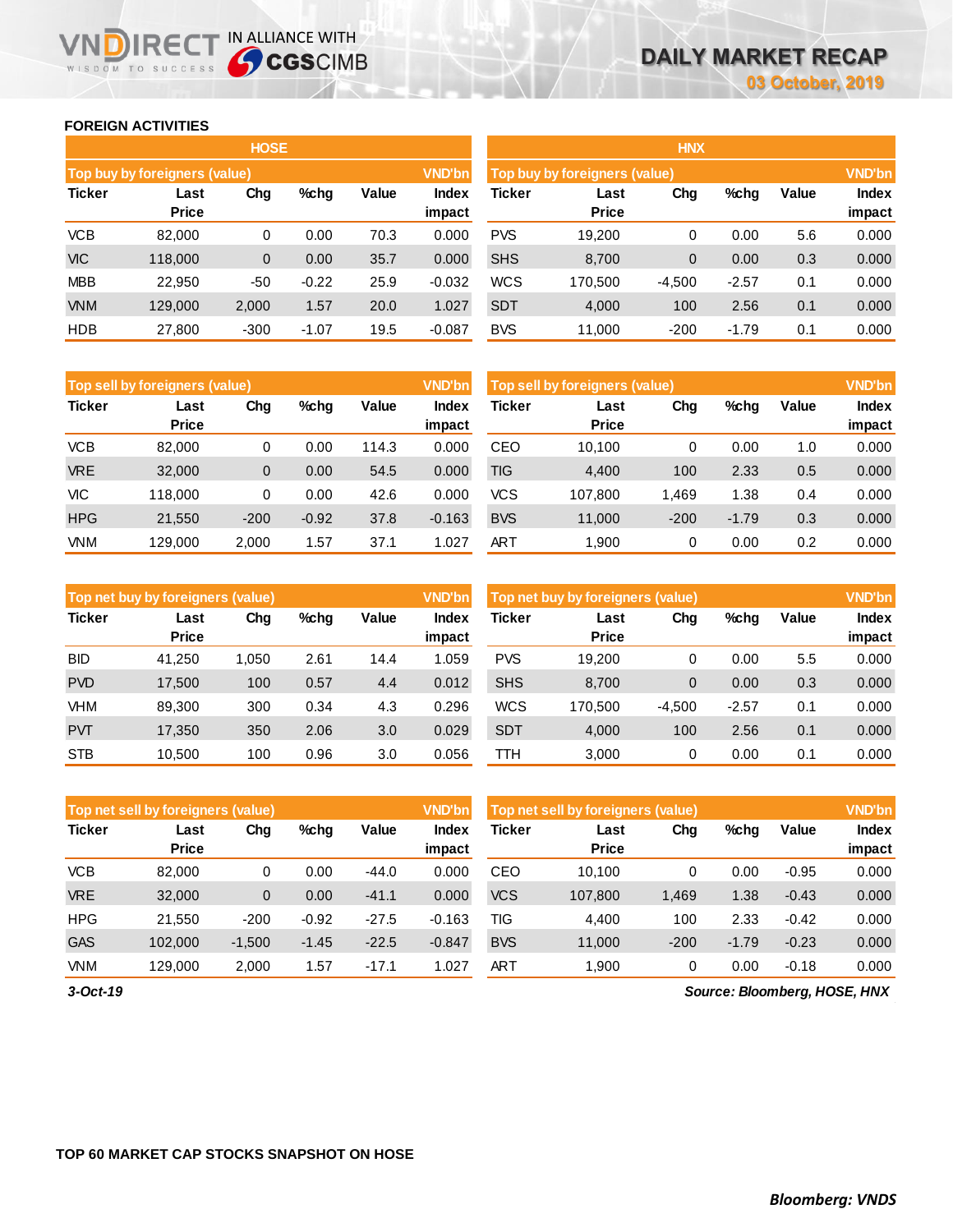# **DAILY MARKET RECAP**

| 03 October, 2019<br><b>ROE</b><br><b>Price</b><br>Price change (%)<br>Mkt. Cap Outs. Vol. Float ratio<br>Avail. Fil Ave. daily vol.<br>P/E<br>P/B<br>No. Ticker<br><b>VND</b><br>3M<br><b>US\$mln</b><br><b>MIn'shs</b><br>%<br>$\frac{9}{6}$<br>1 <sub>M</sub><br>6M<br>$% (30 \, days - shs)$<br>$\pmb{\times}$<br>$\pmb{\chi}$<br>1 VIC VM<br>118,000<br>$-4.1$<br>2.3<br>2.7<br>17,016<br>3,346<br>53.4<br>21.7<br>71.8<br>4.8<br>8.3<br>363,467<br>2 VCB VM<br>82,000<br>17.8<br>22.0<br>13,107<br>3,709<br>25.2<br>6.2<br>4.0<br>25.6<br>5.4<br>830,746<br>17.3<br>3 VHM VM<br>1.9<br>8.9<br>$-2.9$<br>33.9<br>57.0<br>89,300<br>12,891<br>3,350<br>30.3<br>460,571<br>19.8<br>6.9<br>4 VNM VM<br>2.4<br>41.0<br>35.0<br>27.6<br>129,000<br>4.0<br>$-6.9$<br>9,681<br>1,741<br>46.2<br>832,855<br>23.6<br>7.9<br>5 GAS VM<br>2.2<br>102,000<br>$-1.0$<br>0.5<br>8,414<br>1,914<br>4.2<br>45.3<br>16.8<br>4.4<br>26.9<br>17.7<br>311,919<br>6 SAB VM<br>262,000<br>$-3.8$<br>$-5.1$<br>6.1<br>10.4<br>36.6<br>27.1<br>7,241<br>641<br>19,410<br>38.9<br>9.6<br>19.5<br>7 BID VM<br>41,250<br>3,419<br>4.4<br>6.6<br>28.5<br>15.5<br>6,078<br>26.7<br>1,330,841<br>19.7<br>2.6<br>13.7<br>0.5<br>8 MSN VM<br>5.4<br>$-7.7$<br>15.6<br>5.7<br>78,000<br>$-11.1$<br>3,930<br>1,169<br>25.8<br>8.7<br>407,900<br>23.6<br>2.9<br>9 TCB VM<br>17.0<br>23,800<br>11.2<br>14.4<br>$-6.5$<br>3,587<br>3,497<br>79.7<br>0.0<br>2,178,839<br>9.5<br>1.5<br>10 CTG VM<br>21,000<br>5.3<br>$-0.2$<br>35.5<br>0.0<br>2,389,713<br>1.1<br>7.8<br>$-3.7$<br>3,370<br>3,723<br>14.3<br>32,000<br>11 VREVM<br>$-6.6$<br>$-6.7$<br>$-9.9$<br>3,212<br>2,329<br>100.0<br>17.3<br>1,993,710<br>31.0<br>2.6<br>8.8<br>12 VJC VM<br>524<br>51.5<br>10.1<br>43.3<br>137,300<br>4.0<br>6.8<br>20.5<br>3,100<br>694,969<br>13.9<br>5.3<br>$-1.2$<br>13 PLX VM<br>60,000<br>$-6.3$<br>$-1.3$<br>3,079<br>1,191<br>8.9<br>6.7<br>17.9<br>3.5<br>20.1<br>314,455<br>14 HPG VM<br>$-2.7$<br>$-12.7$<br>2,564<br>52.1<br>11.1<br>19.9<br>21,550<br>$-0.5$<br>2,761<br>4,465,695<br>7.8<br>1.3<br>15 NVL VM<br>63,700<br>2.6<br>8.5<br>13.3<br>2,554<br>930<br>31.5<br>31.2<br>448,364<br>17.8<br>2.9<br>17.8<br>16 VPB VM<br>20.6<br>22,600<br>11.3<br>17.7<br>13.3<br>2,393<br>2,457<br>69.2<br>0.0<br>2,209,442<br>7.6<br>1.5<br>49.3<br>17 MWG VM<br>125,100<br>6.4<br>30.9<br>2,387<br>443<br>89.6<br>0.0<br>806,509<br>15.8<br>5.3<br>38.6<br>18 MBB VM<br>22,950<br>8.7<br>18.0<br>10.2<br>2,282<br>0.0<br>7.7<br>21.7<br>1.9<br>2,258<br>77.3<br>5,327,562<br>1.6<br>19 BVHVM<br>$-1.3$<br>$-9.9$<br>$-19.9$<br>2,250<br>701<br>6.8<br>74,500<br>27.9<br>23.7<br>181,935<br>49.5<br>3.4<br>0.9<br>20 HVN VM<br><b>N/A</b><br>2.7<br>13.4<br>2.7<br>32,800<br>$-8.9$<br>$-21.5$<br>2,005<br>1,418<br>20.1<br>459,315<br>18.8<br>2.6<br>21 FPT VM<br>57,200<br>6.5<br>22.2<br>33.3<br>1,672<br>678<br>76.4<br>0.0<br>1,762,998<br>13.2<br>2.9<br>23.4<br>10.4<br>22 POW VM<br>$-2.3$<br>$-17.6$<br>88.5<br>1.2<br>7.8<br>12,600<br>$-14.6$<br>1,272<br>2,342<br>34.5<br>962,897<br>15.4<br>3.2<br>23 HDB VM<br>8.2<br>27,800<br>5.7<br>$-1.6$<br>1,175<br>981<br>72.6<br>5.6<br>1,569,116<br>9.6<br>1.7<br>19.1<br>24 EIB VM<br>16,800<br>$-0.6$<br>$-8.2$<br>$-3.4$<br>890<br>1,229<br>94.0<br>0.0<br>110,660<br>38.7<br>1.3<br>3.5<br>2.9<br>$-7.5$<br>$-14.3$<br>93.8<br>11.0<br>0.7<br>8.8<br>25 STB VM<br>10,500<br>816<br>1,804<br>3,457,928<br>8.7<br>26 TPB VM<br>22,400<br>$-1.3$<br>$-3.0$<br>$-0.9$<br>798<br>69.8<br>0.0<br>280,013<br>1.6<br>21.8<br>827<br>8.4<br>27 PNJ VM<br>80,900<br>$-1.8$<br>9.8<br>776<br>223<br>27.9<br>9.0<br>73.1<br>0.0<br>613,278<br>17.1<br>4.4<br>$-20.7$<br>744<br>232<br>0.9<br>11.7<br>28 BHN VM<br>74,500<br>$-19.8$<br>$-9.1$<br>31.4<br>4,910<br>34.0<br>3.8<br>$-11.2$<br>721<br>36.7<br>$-13.9$<br>29 HNG VM<br>15,100<br>$-13.0$<br>0.0<br>1,109<br>48.5<br>601,102<br><b>N/A</b><br>1.4<br>30 ROS VM<br>$-4.2$<br>$-11.7$<br>635<br>27.0<br>25,950<br>$-18.1$<br>568<br>46.5<br>15,210,670<br>72.3<br>2.5<br>3.5<br>31 KDH VM<br>7.0<br>594<br>3.0<br>11.9<br>25,300<br>6.5<br>3.1<br>544<br>80.9<br>339,822<br>17.1<br>2.0<br>32 DHG VM<br>$-12.0$<br>$-21.8$<br>521<br>5.6<br>20.2<br>15.2<br>92,500<br>$-0.1$<br>131<br>45.7<br>8,141<br>20.0<br>4.0<br>33 REE VM<br>22.3<br>38,600<br>4.6<br>16.8<br>516<br>310<br>84.4<br>0.0<br>1,042,037<br>7.3<br>1.3<br>18.1<br>10.1<br>34 SSIVM<br>9.1<br>$-5.8$<br>$-14.4$<br>512<br>508<br>63.2<br>43.0<br>1.3<br>10.9<br>4.2<br>23,400<br>1,780,651<br>11.7<br>35 GEX VM<br>462<br>32.2<br>19.1<br>21,950<br>6.3<br>16.3<br>9.3<br>488<br>78.0<br>587,106<br>9.8<br>1.8<br>6.1<br>17,750<br>402<br>4.9<br>36 SBT VM<br>7.6<br>3.5<br>$-2.7$<br>525<br>28.7<br>94.0<br>1,317,205<br>32.8<br>1.6<br>1.9<br>37 DXG VM<br>16,800<br>12.0<br>17.1<br>$-4.6$<br>383<br>520<br>77.7<br>2.5<br>2,083,574<br>5.7<br>1.4<br>27.0<br>38 VGC VM<br>3.5<br>$-3.7$<br><b>N/A</b><br>374<br>448<br>28.7<br>35.5<br>1.3<br>9.1<br>19,350<br>400,243<br>14.6<br>370<br>328<br>19.2<br>39 PDR VM<br>26,200<br>$-0.6$<br>0.2<br>11.9<br>37.2<br>41.7<br>703,314<br>13.4<br>2.3<br>40 TCH VM<br>24,100<br>10.6<br>$-0.4$<br>367<br>353<br>50.0<br>42.0<br>1,414,833<br>5.9<br>6.6<br>32.0<br>1.9<br>41 PPC VM<br>26,200<br>$-13.7$<br>362<br>4.0<br>3.6<br>321<br>24.6<br>33.5<br>283,252<br>8.5<br>1.4<br>17.2<br>42 GMD VM<br>27,700<br>2.2<br>5.1<br>354<br>82.2<br>0.0<br>619,092<br>1.3<br>9.4<br>$-2.3$<br>297<br>14.7<br>43 SCS VM<br>28.1<br>163,000<br>3.8<br>1.9<br>1.9<br>354<br>50<br>99.1<br>14,676<br>10.9<br>48.6<br>21.1<br>44 PHR VM<br>1.2<br>60,200<br>$-6.2$<br>14.7<br>352<br>135<br>33.0<br>42.3<br>553,925<br>13.8<br>3.0<br>21.4<br>45 VHC VM<br>82,900<br>330<br>5.5<br>$-3.2$<br>$-6.9$<br>92<br>37.9<br>65.2<br>136,281<br>45.2<br>30.4<br>4.4<br>1.7<br>324<br>4.0<br>1,337<br>46 LGC VM<br>39,000<br>$-13.3$<br>23.6<br>36.8<br>193<br>0.6<br>25.5<br>2.6<br>10.9<br>2.9<br>$-11.4$<br>322<br>47 HCM VM<br>24,450<br>18.4<br>3.2<br>306<br>57.3<br>43.8<br>1,128,229<br>17.0<br>1.8<br>11.1<br>6.7<br>48 PVD VM<br>17,500<br>$-1.1$<br>0.3<br>3.5<br>318<br>421<br>49.5<br>26.3<br>2,920,433<br>14.2<br>0.5<br>4.0<br>2.5<br>49 NLG VM<br>310<br>28,800<br>3.9<br>7.5<br>14.2<br>250<br>61.9<br>0.0<br>565,926<br>8.3<br>19.2<br>1.6<br>50 KBC VM<br>$-4.4$<br>2.0<br>3.1<br>308<br>470<br>71.4<br>23.8<br>1,906,900<br>9.7<br>15,200<br>8.2<br>0.8<br>51 CTD VM<br>$-35.0$<br>304<br>92,600<br>$-1.3$<br>$-13.3$<br>76<br>67.4<br>0.1<br>35,236<br>6.8<br>0.9<br>13.4<br>52 NT2 VM<br>24,000<br>$-5.5$<br>$-10.6$<br>$-11.1$<br>298<br>288<br>32.3<br>29.1<br>341,054<br>10.7<br>1.7<br>16.9<br>41.7<br>53 VPI VM<br>41,500<br>$-0.1$<br>$-1.2$<br>2.5<br>286<br>160<br>100.0<br>267,686<br>15.7<br>3.0<br>20.6<br>54 HT1 VM<br>3.9<br>0.6<br>4.6<br>261<br>99.9<br>42.7<br>15,900<br>382<br>93,890<br>9.6<br>1.1<br>11.7<br>55 VCIVM<br>35,500<br>13.6<br>15.3<br>$-6.5$<br>251<br>164<br>66.0<br>61.7<br>43,821<br>7.0<br>24.7<br>1.6<br>56 CII VM<br>23,000<br>11.1<br>3.1<br>$-7.6$<br>246<br>248<br>86.2<br>18.2<br>663,437<br>59.5<br>1.1<br>1.9<br><b>N/A</b><br><b>N/A</b><br>239<br>57 GEG VM<br>27,200<br><b>N/A</b><br>204<br>58.5<br>13.0<br>153,624<br>25.2<br>2.4<br>7.8<br>58 DPM VM<br>13,450<br>$-29.9$<br>227<br>36.7<br>29.9<br>378,564<br>$-1.5$<br>$-11.8$<br>391<br>15.8<br>0.7<br>5.0<br>59 HPX VM<br>26,300<br>5.2<br>227<br>35.2<br>$-0.4$<br>$-1.1$<br>200<br>90.3<br>400,766<br>11.7<br>2.1<br>19.3<br>$-22.1$<br>60 PAN VM<br>29,000<br>0.0<br>$-0.3$<br>213<br>170<br>58.8<br>3.8<br>10,938<br>14.9<br>1.3<br>10.1<br>3.7 | WISDOM TO SUCCESS | <b>47 CGS</b> CIMB |  |  |  |  |  | DAILY MARKET RECAP |  |  |  |  |            |
|------------------------------------------------------------------------------------------------------------------------------------------------------------------------------------------------------------------------------------------------------------------------------------------------------------------------------------------------------------------------------------------------------------------------------------------------------------------------------------------------------------------------------------------------------------------------------------------------------------------------------------------------------------------------------------------------------------------------------------------------------------------------------------------------------------------------------------------------------------------------------------------------------------------------------------------------------------------------------------------------------------------------------------------------------------------------------------------------------------------------------------------------------------------------------------------------------------------------------------------------------------------------------------------------------------------------------------------------------------------------------------------------------------------------------------------------------------------------------------------------------------------------------------------------------------------------------------------------------------------------------------------------------------------------------------------------------------------------------------------------------------------------------------------------------------------------------------------------------------------------------------------------------------------------------------------------------------------------------------------------------------------------------------------------------------------------------------------------------------------------------------------------------------------------------------------------------------------------------------------------------------------------------------------------------------------------------------------------------------------------------------------------------------------------------------------------------------------------------------------------------------------------------------------------------------------------------------------------------------------------------------------------------------------------------------------------------------------------------------------------------------------------------------------------------------------------------------------------------------------------------------------------------------------------------------------------------------------------------------------------------------------------------------------------------------------------------------------------------------------------------------------------------------------------------------------------------------------------------------------------------------------------------------------------------------------------------------------------------------------------------------------------------------------------------------------------------------------------------------------------------------------------------------------------------------------------------------------------------------------------------------------------------------------------------------------------------------------------------------------------------------------------------------------------------------------------------------------------------------------------------------------------------------------------------------------------------------------------------------------------------------------------------------------------------------------------------------------------------------------------------------------------------------------------------------------------------------------------------------------------------------------------------------------------------------------------------------------------------------------------------------------------------------------------------------------------------------------------------------------------------------------------------------------------------------------------------------------------------------------------------------------------------------------------------------------------------------------------------------------------------------------------------------------------------------------------------------------------------------------------------------------------------------------------------------------------------------------------------------------------------------------------------------------------------------------------------------------------------------------------------------------------------------------------------------------------------------------------------------------------------------------------------------------------------------------------------------------------------------------------------------------------------------------------------------------------------------------------------------------------------------------------------------------------------------------------------------------------------------------------------------------------------------------------------------------------------------------------------------------------------------------------------------------------------------------------------------------------------------------------------------------------------------------------------------------------------------------------------------------------------------------------------------------------------------------------------------------------------------------------------------------------------------------------------------------------------------------------------------------------------------------------------------------------------------------------------------------------------------------------------------------------------------------------------------------------------------------------------------------------------------------------------------------------------------------------------------------------------------------------------------------------------------------------------------------------------------------------------------------------------------------------------------------------------------------------------------------------------------------------------------------------------------------------------------------------------------------------------------------------------------------------------------------------------------------------------------------------------------------------------------------------------------------------------------------------------------------------------------------------------------------------------------------------------------------------------------------------------------------------------------------------------------------------------------------------------------------------------------------------------------------------------------------------------------------------------------------------------------------------------------------------|-------------------|--------------------|--|--|--|--|--|--------------------|--|--|--|--|------------|
|                                                                                                                                                                                                                                                                                                                                                                                                                                                                                                                                                                                                                                                                                                                                                                                                                                                                                                                                                                                                                                                                                                                                                                                                                                                                                                                                                                                                                                                                                                                                                                                                                                                                                                                                                                                                                                                                                                                                                                                                                                                                                                                                                                                                                                                                                                                                                                                                                                                                                                                                                                                                                                                                                                                                                                                                                                                                                                                                                                                                                                                                                                                                                                                                                                                                                                                                                                                                                                                                                                                                                                                                                                                                                                                                                                                                                                                                                                                                                                                                                                                                                                                                                                                                                                                                                                                                                                                                                                                                                                                                                                                                                                                                                                                                                                                                                                                                                                                                                                                                                                                                                                                                                                                                                                                                                                                                                                                                                                                                                                                                                                                                                                                                                                                                                                                                                                                                                                                                                                                                                                                                                                                                                                                                                                                                                                                                                                                                                                                                                                                                                                                                                                                                                                                                                                                                                                                                                                                                                                                                                                                                                                                                                                                                                                                                                                                                                                                                                                                                                                                                                                                                                                                |                   |                    |  |  |  |  |  |                    |  |  |  |  |            |
|                                                                                                                                                                                                                                                                                                                                                                                                                                                                                                                                                                                                                                                                                                                                                                                                                                                                                                                                                                                                                                                                                                                                                                                                                                                                                                                                                                                                                                                                                                                                                                                                                                                                                                                                                                                                                                                                                                                                                                                                                                                                                                                                                                                                                                                                                                                                                                                                                                                                                                                                                                                                                                                                                                                                                                                                                                                                                                                                                                                                                                                                                                                                                                                                                                                                                                                                                                                                                                                                                                                                                                                                                                                                                                                                                                                                                                                                                                                                                                                                                                                                                                                                                                                                                                                                                                                                                                                                                                                                                                                                                                                                                                                                                                                                                                                                                                                                                                                                                                                                                                                                                                                                                                                                                                                                                                                                                                                                                                                                                                                                                                                                                                                                                                                                                                                                                                                                                                                                                                                                                                                                                                                                                                                                                                                                                                                                                                                                                                                                                                                                                                                                                                                                                                                                                                                                                                                                                                                                                                                                                                                                                                                                                                                                                                                                                                                                                                                                                                                                                                                                                                                                                                                |                   |                    |  |  |  |  |  |                    |  |  |  |  |            |
|                                                                                                                                                                                                                                                                                                                                                                                                                                                                                                                                                                                                                                                                                                                                                                                                                                                                                                                                                                                                                                                                                                                                                                                                                                                                                                                                                                                                                                                                                                                                                                                                                                                                                                                                                                                                                                                                                                                                                                                                                                                                                                                                                                                                                                                                                                                                                                                                                                                                                                                                                                                                                                                                                                                                                                                                                                                                                                                                                                                                                                                                                                                                                                                                                                                                                                                                                                                                                                                                                                                                                                                                                                                                                                                                                                                                                                                                                                                                                                                                                                                                                                                                                                                                                                                                                                                                                                                                                                                                                                                                                                                                                                                                                                                                                                                                                                                                                                                                                                                                                                                                                                                                                                                                                                                                                                                                                                                                                                                                                                                                                                                                                                                                                                                                                                                                                                                                                                                                                                                                                                                                                                                                                                                                                                                                                                                                                                                                                                                                                                                                                                                                                                                                                                                                                                                                                                                                                                                                                                                                                                                                                                                                                                                                                                                                                                                                                                                                                                                                                                                                                                                                                                                |                   |                    |  |  |  |  |  |                    |  |  |  |  | <b>ROA</b> |
|                                                                                                                                                                                                                                                                                                                                                                                                                                                                                                                                                                                                                                                                                                                                                                                                                                                                                                                                                                                                                                                                                                                                                                                                                                                                                                                                                                                                                                                                                                                                                                                                                                                                                                                                                                                                                                                                                                                                                                                                                                                                                                                                                                                                                                                                                                                                                                                                                                                                                                                                                                                                                                                                                                                                                                                                                                                                                                                                                                                                                                                                                                                                                                                                                                                                                                                                                                                                                                                                                                                                                                                                                                                                                                                                                                                                                                                                                                                                                                                                                                                                                                                                                                                                                                                                                                                                                                                                                                                                                                                                                                                                                                                                                                                                                                                                                                                                                                                                                                                                                                                                                                                                                                                                                                                                                                                                                                                                                                                                                                                                                                                                                                                                                                                                                                                                                                                                                                                                                                                                                                                                                                                                                                                                                                                                                                                                                                                                                                                                                                                                                                                                                                                                                                                                                                                                                                                                                                                                                                                                                                                                                                                                                                                                                                                                                                                                                                                                                                                                                                                                                                                                                                                |                   |                    |  |  |  |  |  |                    |  |  |  |  | $\%$       |
|                                                                                                                                                                                                                                                                                                                                                                                                                                                                                                                                                                                                                                                                                                                                                                                                                                                                                                                                                                                                                                                                                                                                                                                                                                                                                                                                                                                                                                                                                                                                                                                                                                                                                                                                                                                                                                                                                                                                                                                                                                                                                                                                                                                                                                                                                                                                                                                                                                                                                                                                                                                                                                                                                                                                                                                                                                                                                                                                                                                                                                                                                                                                                                                                                                                                                                                                                                                                                                                                                                                                                                                                                                                                                                                                                                                                                                                                                                                                                                                                                                                                                                                                                                                                                                                                                                                                                                                                                                                                                                                                                                                                                                                                                                                                                                                                                                                                                                                                                                                                                                                                                                                                                                                                                                                                                                                                                                                                                                                                                                                                                                                                                                                                                                                                                                                                                                                                                                                                                                                                                                                                                                                                                                                                                                                                                                                                                                                                                                                                                                                                                                                                                                                                                                                                                                                                                                                                                                                                                                                                                                                                                                                                                                                                                                                                                                                                                                                                                                                                                                                                                                                                                                                |                   |                    |  |  |  |  |  |                    |  |  |  |  | 1.7        |
|                                                                                                                                                                                                                                                                                                                                                                                                                                                                                                                                                                                                                                                                                                                                                                                                                                                                                                                                                                                                                                                                                                                                                                                                                                                                                                                                                                                                                                                                                                                                                                                                                                                                                                                                                                                                                                                                                                                                                                                                                                                                                                                                                                                                                                                                                                                                                                                                                                                                                                                                                                                                                                                                                                                                                                                                                                                                                                                                                                                                                                                                                                                                                                                                                                                                                                                                                                                                                                                                                                                                                                                                                                                                                                                                                                                                                                                                                                                                                                                                                                                                                                                                                                                                                                                                                                                                                                                                                                                                                                                                                                                                                                                                                                                                                                                                                                                                                                                                                                                                                                                                                                                                                                                                                                                                                                                                                                                                                                                                                                                                                                                                                                                                                                                                                                                                                                                                                                                                                                                                                                                                                                                                                                                                                                                                                                                                                                                                                                                                                                                                                                                                                                                                                                                                                                                                                                                                                                                                                                                                                                                                                                                                                                                                                                                                                                                                                                                                                                                                                                                                                                                                                                                |                   |                    |  |  |  |  |  |                    |  |  |  |  | 1.6        |
|                                                                                                                                                                                                                                                                                                                                                                                                                                                                                                                                                                                                                                                                                                                                                                                                                                                                                                                                                                                                                                                                                                                                                                                                                                                                                                                                                                                                                                                                                                                                                                                                                                                                                                                                                                                                                                                                                                                                                                                                                                                                                                                                                                                                                                                                                                                                                                                                                                                                                                                                                                                                                                                                                                                                                                                                                                                                                                                                                                                                                                                                                                                                                                                                                                                                                                                                                                                                                                                                                                                                                                                                                                                                                                                                                                                                                                                                                                                                                                                                                                                                                                                                                                                                                                                                                                                                                                                                                                                                                                                                                                                                                                                                                                                                                                                                                                                                                                                                                                                                                                                                                                                                                                                                                                                                                                                                                                                                                                                                                                                                                                                                                                                                                                                                                                                                                                                                                                                                                                                                                                                                                                                                                                                                                                                                                                                                                                                                                                                                                                                                                                                                                                                                                                                                                                                                                                                                                                                                                                                                                                                                                                                                                                                                                                                                                                                                                                                                                                                                                                                                                                                                                                                |                   |                    |  |  |  |  |  |                    |  |  |  |  | 16.7       |
|                                                                                                                                                                                                                                                                                                                                                                                                                                                                                                                                                                                                                                                                                                                                                                                                                                                                                                                                                                                                                                                                                                                                                                                                                                                                                                                                                                                                                                                                                                                                                                                                                                                                                                                                                                                                                                                                                                                                                                                                                                                                                                                                                                                                                                                                                                                                                                                                                                                                                                                                                                                                                                                                                                                                                                                                                                                                                                                                                                                                                                                                                                                                                                                                                                                                                                                                                                                                                                                                                                                                                                                                                                                                                                                                                                                                                                                                                                                                                                                                                                                                                                                                                                                                                                                                                                                                                                                                                                                                                                                                                                                                                                                                                                                                                                                                                                                                                                                                                                                                                                                                                                                                                                                                                                                                                                                                                                                                                                                                                                                                                                                                                                                                                                                                                                                                                                                                                                                                                                                                                                                                                                                                                                                                                                                                                                                                                                                                                                                                                                                                                                                                                                                                                                                                                                                                                                                                                                                                                                                                                                                                                                                                                                                                                                                                                                                                                                                                                                                                                                                                                                                                                                                |                   |                    |  |  |  |  |  |                    |  |  |  |  |            |
|                                                                                                                                                                                                                                                                                                                                                                                                                                                                                                                                                                                                                                                                                                                                                                                                                                                                                                                                                                                                                                                                                                                                                                                                                                                                                                                                                                                                                                                                                                                                                                                                                                                                                                                                                                                                                                                                                                                                                                                                                                                                                                                                                                                                                                                                                                                                                                                                                                                                                                                                                                                                                                                                                                                                                                                                                                                                                                                                                                                                                                                                                                                                                                                                                                                                                                                                                                                                                                                                                                                                                                                                                                                                                                                                                                                                                                                                                                                                                                                                                                                                                                                                                                                                                                                                                                                                                                                                                                                                                                                                                                                                                                                                                                                                                                                                                                                                                                                                                                                                                                                                                                                                                                                                                                                                                                                                                                                                                                                                                                                                                                                                                                                                                                                                                                                                                                                                                                                                                                                                                                                                                                                                                                                                                                                                                                                                                                                                                                                                                                                                                                                                                                                                                                                                                                                                                                                                                                                                                                                                                                                                                                                                                                                                                                                                                                                                                                                                                                                                                                                                                                                                                                                |                   |                    |  |  |  |  |  |                    |  |  |  |  |            |
|                                                                                                                                                                                                                                                                                                                                                                                                                                                                                                                                                                                                                                                                                                                                                                                                                                                                                                                                                                                                                                                                                                                                                                                                                                                                                                                                                                                                                                                                                                                                                                                                                                                                                                                                                                                                                                                                                                                                                                                                                                                                                                                                                                                                                                                                                                                                                                                                                                                                                                                                                                                                                                                                                                                                                                                                                                                                                                                                                                                                                                                                                                                                                                                                                                                                                                                                                                                                                                                                                                                                                                                                                                                                                                                                                                                                                                                                                                                                                                                                                                                                                                                                                                                                                                                                                                                                                                                                                                                                                                                                                                                                                                                                                                                                                                                                                                                                                                                                                                                                                                                                                                                                                                                                                                                                                                                                                                                                                                                                                                                                                                                                                                                                                                                                                                                                                                                                                                                                                                                                                                                                                                                                                                                                                                                                                                                                                                                                                                                                                                                                                                                                                                                                                                                                                                                                                                                                                                                                                                                                                                                                                                                                                                                                                                                                                                                                                                                                                                                                                                                                                                                                                                                |                   |                    |  |  |  |  |  |                    |  |  |  |  |            |
|                                                                                                                                                                                                                                                                                                                                                                                                                                                                                                                                                                                                                                                                                                                                                                                                                                                                                                                                                                                                                                                                                                                                                                                                                                                                                                                                                                                                                                                                                                                                                                                                                                                                                                                                                                                                                                                                                                                                                                                                                                                                                                                                                                                                                                                                                                                                                                                                                                                                                                                                                                                                                                                                                                                                                                                                                                                                                                                                                                                                                                                                                                                                                                                                                                                                                                                                                                                                                                                                                                                                                                                                                                                                                                                                                                                                                                                                                                                                                                                                                                                                                                                                                                                                                                                                                                                                                                                                                                                                                                                                                                                                                                                                                                                                                                                                                                                                                                                                                                                                                                                                                                                                                                                                                                                                                                                                                                                                                                                                                                                                                                                                                                                                                                                                                                                                                                                                                                                                                                                                                                                                                                                                                                                                                                                                                                                                                                                                                                                                                                                                                                                                                                                                                                                                                                                                                                                                                                                                                                                                                                                                                                                                                                                                                                                                                                                                                                                                                                                                                                                                                                                                                                                |                   |                    |  |  |  |  |  |                    |  |  |  |  |            |
|                                                                                                                                                                                                                                                                                                                                                                                                                                                                                                                                                                                                                                                                                                                                                                                                                                                                                                                                                                                                                                                                                                                                                                                                                                                                                                                                                                                                                                                                                                                                                                                                                                                                                                                                                                                                                                                                                                                                                                                                                                                                                                                                                                                                                                                                                                                                                                                                                                                                                                                                                                                                                                                                                                                                                                                                                                                                                                                                                                                                                                                                                                                                                                                                                                                                                                                                                                                                                                                                                                                                                                                                                                                                                                                                                                                                                                                                                                                                                                                                                                                                                                                                                                                                                                                                                                                                                                                                                                                                                                                                                                                                                                                                                                                                                                                                                                                                                                                                                                                                                                                                                                                                                                                                                                                                                                                                                                                                                                                                                                                                                                                                                                                                                                                                                                                                                                                                                                                                                                                                                                                                                                                                                                                                                                                                                                                                                                                                                                                                                                                                                                                                                                                                                                                                                                                                                                                                                                                                                                                                                                                                                                                                                                                                                                                                                                                                                                                                                                                                                                                                                                                                                                                |                   |                    |  |  |  |  |  |                    |  |  |  |  | 2.7        |
|                                                                                                                                                                                                                                                                                                                                                                                                                                                                                                                                                                                                                                                                                                                                                                                                                                                                                                                                                                                                                                                                                                                                                                                                                                                                                                                                                                                                                                                                                                                                                                                                                                                                                                                                                                                                                                                                                                                                                                                                                                                                                                                                                                                                                                                                                                                                                                                                                                                                                                                                                                                                                                                                                                                                                                                                                                                                                                                                                                                                                                                                                                                                                                                                                                                                                                                                                                                                                                                                                                                                                                                                                                                                                                                                                                                                                                                                                                                                                                                                                                                                                                                                                                                                                                                                                                                                                                                                                                                                                                                                                                                                                                                                                                                                                                                                                                                                                                                                                                                                                                                                                                                                                                                                                                                                                                                                                                                                                                                                                                                                                                                                                                                                                                                                                                                                                                                                                                                                                                                                                                                                                                                                                                                                                                                                                                                                                                                                                                                                                                                                                                                                                                                                                                                                                                                                                                                                                                                                                                                                                                                                                                                                                                                                                                                                                                                                                                                                                                                                                                                                                                                                                                                |                   |                    |  |  |  |  |  |                    |  |  |  |  | 0.5        |
|                                                                                                                                                                                                                                                                                                                                                                                                                                                                                                                                                                                                                                                                                                                                                                                                                                                                                                                                                                                                                                                                                                                                                                                                                                                                                                                                                                                                                                                                                                                                                                                                                                                                                                                                                                                                                                                                                                                                                                                                                                                                                                                                                                                                                                                                                                                                                                                                                                                                                                                                                                                                                                                                                                                                                                                                                                                                                                                                                                                                                                                                                                                                                                                                                                                                                                                                                                                                                                                                                                                                                                                                                                                                                                                                                                                                                                                                                                                                                                                                                                                                                                                                                                                                                                                                                                                                                                                                                                                                                                                                                                                                                                                                                                                                                                                                                                                                                                                                                                                                                                                                                                                                                                                                                                                                                                                                                                                                                                                                                                                                                                                                                                                                                                                                                                                                                                                                                                                                                                                                                                                                                                                                                                                                                                                                                                                                                                                                                                                                                                                                                                                                                                                                                                                                                                                                                                                                                                                                                                                                                                                                                                                                                                                                                                                                                                                                                                                                                                                                                                                                                                                                                                                |                   |                    |  |  |  |  |  |                    |  |  |  |  | 6.3        |
|                                                                                                                                                                                                                                                                                                                                                                                                                                                                                                                                                                                                                                                                                                                                                                                                                                                                                                                                                                                                                                                                                                                                                                                                                                                                                                                                                                                                                                                                                                                                                                                                                                                                                                                                                                                                                                                                                                                                                                                                                                                                                                                                                                                                                                                                                                                                                                                                                                                                                                                                                                                                                                                                                                                                                                                                                                                                                                                                                                                                                                                                                                                                                                                                                                                                                                                                                                                                                                                                                                                                                                                                                                                                                                                                                                                                                                                                                                                                                                                                                                                                                                                                                                                                                                                                                                                                                                                                                                                                                                                                                                                                                                                                                                                                                                                                                                                                                                                                                                                                                                                                                                                                                                                                                                                                                                                                                                                                                                                                                                                                                                                                                                                                                                                                                                                                                                                                                                                                                                                                                                                                                                                                                                                                                                                                                                                                                                                                                                                                                                                                                                                                                                                                                                                                                                                                                                                                                                                                                                                                                                                                                                                                                                                                                                                                                                                                                                                                                                                                                                                                                                                                                                                |                   |                    |  |  |  |  |  |                    |  |  |  |  | 15.1       |
|                                                                                                                                                                                                                                                                                                                                                                                                                                                                                                                                                                                                                                                                                                                                                                                                                                                                                                                                                                                                                                                                                                                                                                                                                                                                                                                                                                                                                                                                                                                                                                                                                                                                                                                                                                                                                                                                                                                                                                                                                                                                                                                                                                                                                                                                                                                                                                                                                                                                                                                                                                                                                                                                                                                                                                                                                                                                                                                                                                                                                                                                                                                                                                                                                                                                                                                                                                                                                                                                                                                                                                                                                                                                                                                                                                                                                                                                                                                                                                                                                                                                                                                                                                                                                                                                                                                                                                                                                                                                                                                                                                                                                                                                                                                                                                                                                                                                                                                                                                                                                                                                                                                                                                                                                                                                                                                                                                                                                                                                                                                                                                                                                                                                                                                                                                                                                                                                                                                                                                                                                                                                                                                                                                                                                                                                                                                                                                                                                                                                                                                                                                                                                                                                                                                                                                                                                                                                                                                                                                                                                                                                                                                                                                                                                                                                                                                                                                                                                                                                                                                                                                                                                                                |                   |                    |  |  |  |  |  |                    |  |  |  |  | 6.2        |
|                                                                                                                                                                                                                                                                                                                                                                                                                                                                                                                                                                                                                                                                                                                                                                                                                                                                                                                                                                                                                                                                                                                                                                                                                                                                                                                                                                                                                                                                                                                                                                                                                                                                                                                                                                                                                                                                                                                                                                                                                                                                                                                                                                                                                                                                                                                                                                                                                                                                                                                                                                                                                                                                                                                                                                                                                                                                                                                                                                                                                                                                                                                                                                                                                                                                                                                                                                                                                                                                                                                                                                                                                                                                                                                                                                                                                                                                                                                                                                                                                                                                                                                                                                                                                                                                                                                                                                                                                                                                                                                                                                                                                                                                                                                                                                                                                                                                                                                                                                                                                                                                                                                                                                                                                                                                                                                                                                                                                                                                                                                                                                                                                                                                                                                                                                                                                                                                                                                                                                                                                                                                                                                                                                                                                                                                                                                                                                                                                                                                                                                                                                                                                                                                                                                                                                                                                                                                                                                                                                                                                                                                                                                                                                                                                                                                                                                                                                                                                                                                                                                                                                                                                                                |                   |                    |  |  |  |  |  |                    |  |  |  |  | 10.3       |
|                                                                                                                                                                                                                                                                                                                                                                                                                                                                                                                                                                                                                                                                                                                                                                                                                                                                                                                                                                                                                                                                                                                                                                                                                                                                                                                                                                                                                                                                                                                                                                                                                                                                                                                                                                                                                                                                                                                                                                                                                                                                                                                                                                                                                                                                                                                                                                                                                                                                                                                                                                                                                                                                                                                                                                                                                                                                                                                                                                                                                                                                                                                                                                                                                                                                                                                                                                                                                                                                                                                                                                                                                                                                                                                                                                                                                                                                                                                                                                                                                                                                                                                                                                                                                                                                                                                                                                                                                                                                                                                                                                                                                                                                                                                                                                                                                                                                                                                                                                                                                                                                                                                                                                                                                                                                                                                                                                                                                                                                                                                                                                                                                                                                                                                                                                                                                                                                                                                                                                                                                                                                                                                                                                                                                                                                                                                                                                                                                                                                                                                                                                                                                                                                                                                                                                                                                                                                                                                                                                                                                                                                                                                                                                                                                                                                                                                                                                                                                                                                                                                                                                                                                                                |                   |                    |  |  |  |  |  |                    |  |  |  |  | 5.0        |
|                                                                                                                                                                                                                                                                                                                                                                                                                                                                                                                                                                                                                                                                                                                                                                                                                                                                                                                                                                                                                                                                                                                                                                                                                                                                                                                                                                                                                                                                                                                                                                                                                                                                                                                                                                                                                                                                                                                                                                                                                                                                                                                                                                                                                                                                                                                                                                                                                                                                                                                                                                                                                                                                                                                                                                                                                                                                                                                                                                                                                                                                                                                                                                                                                                                                                                                                                                                                                                                                                                                                                                                                                                                                                                                                                                                                                                                                                                                                                                                                                                                                                                                                                                                                                                                                                                                                                                                                                                                                                                                                                                                                                                                                                                                                                                                                                                                                                                                                                                                                                                                                                                                                                                                                                                                                                                                                                                                                                                                                                                                                                                                                                                                                                                                                                                                                                                                                                                                                                                                                                                                                                                                                                                                                                                                                                                                                                                                                                                                                                                                                                                                                                                                                                                                                                                                                                                                                                                                                                                                                                                                                                                                                                                                                                                                                                                                                                                                                                                                                                                                                                                                                                                                |                   |                    |  |  |  |  |  |                    |  |  |  |  | 2.3        |
|                                                                                                                                                                                                                                                                                                                                                                                                                                                                                                                                                                                                                                                                                                                                                                                                                                                                                                                                                                                                                                                                                                                                                                                                                                                                                                                                                                                                                                                                                                                                                                                                                                                                                                                                                                                                                                                                                                                                                                                                                                                                                                                                                                                                                                                                                                                                                                                                                                                                                                                                                                                                                                                                                                                                                                                                                                                                                                                                                                                                                                                                                                                                                                                                                                                                                                                                                                                                                                                                                                                                                                                                                                                                                                                                                                                                                                                                                                                                                                                                                                                                                                                                                                                                                                                                                                                                                                                                                                                                                                                                                                                                                                                                                                                                                                                                                                                                                                                                                                                                                                                                                                                                                                                                                                                                                                                                                                                                                                                                                                                                                                                                                                                                                                                                                                                                                                                                                                                                                                                                                                                                                                                                                                                                                                                                                                                                                                                                                                                                                                                                                                                                                                                                                                                                                                                                                                                                                                                                                                                                                                                                                                                                                                                                                                                                                                                                                                                                                                                                                                                                                                                                                                                |                   |                    |  |  |  |  |  |                    |  |  |  |  | 12.1       |
|                                                                                                                                                                                                                                                                                                                                                                                                                                                                                                                                                                                                                                                                                                                                                                                                                                                                                                                                                                                                                                                                                                                                                                                                                                                                                                                                                                                                                                                                                                                                                                                                                                                                                                                                                                                                                                                                                                                                                                                                                                                                                                                                                                                                                                                                                                                                                                                                                                                                                                                                                                                                                                                                                                                                                                                                                                                                                                                                                                                                                                                                                                                                                                                                                                                                                                                                                                                                                                                                                                                                                                                                                                                                                                                                                                                                                                                                                                                                                                                                                                                                                                                                                                                                                                                                                                                                                                                                                                                                                                                                                                                                                                                                                                                                                                                                                                                                                                                                                                                                                                                                                                                                                                                                                                                                                                                                                                                                                                                                                                                                                                                                                                                                                                                                                                                                                                                                                                                                                                                                                                                                                                                                                                                                                                                                                                                                                                                                                                                                                                                                                                                                                                                                                                                                                                                                                                                                                                                                                                                                                                                                                                                                                                                                                                                                                                                                                                                                                                                                                                                                                                                                                                                |                   |                    |  |  |  |  |  |                    |  |  |  |  |            |
|                                                                                                                                                                                                                                                                                                                                                                                                                                                                                                                                                                                                                                                                                                                                                                                                                                                                                                                                                                                                                                                                                                                                                                                                                                                                                                                                                                                                                                                                                                                                                                                                                                                                                                                                                                                                                                                                                                                                                                                                                                                                                                                                                                                                                                                                                                                                                                                                                                                                                                                                                                                                                                                                                                                                                                                                                                                                                                                                                                                                                                                                                                                                                                                                                                                                                                                                                                                                                                                                                                                                                                                                                                                                                                                                                                                                                                                                                                                                                                                                                                                                                                                                                                                                                                                                                                                                                                                                                                                                                                                                                                                                                                                                                                                                                                                                                                                                                                                                                                                                                                                                                                                                                                                                                                                                                                                                                                                                                                                                                                                                                                                                                                                                                                                                                                                                                                                                                                                                                                                                                                                                                                                                                                                                                                                                                                                                                                                                                                                                                                                                                                                                                                                                                                                                                                                                                                                                                                                                                                                                                                                                                                                                                                                                                                                                                                                                                                                                                                                                                                                                                                                                                                                |                   |                    |  |  |  |  |  |                    |  |  |  |  |            |
|                                                                                                                                                                                                                                                                                                                                                                                                                                                                                                                                                                                                                                                                                                                                                                                                                                                                                                                                                                                                                                                                                                                                                                                                                                                                                                                                                                                                                                                                                                                                                                                                                                                                                                                                                                                                                                                                                                                                                                                                                                                                                                                                                                                                                                                                                                                                                                                                                                                                                                                                                                                                                                                                                                                                                                                                                                                                                                                                                                                                                                                                                                                                                                                                                                                                                                                                                                                                                                                                                                                                                                                                                                                                                                                                                                                                                                                                                                                                                                                                                                                                                                                                                                                                                                                                                                                                                                                                                                                                                                                                                                                                                                                                                                                                                                                                                                                                                                                                                                                                                                                                                                                                                                                                                                                                                                                                                                                                                                                                                                                                                                                                                                                                                                                                                                                                                                                                                                                                                                                                                                                                                                                                                                                                                                                                                                                                                                                                                                                                                                                                                                                                                                                                                                                                                                                                                                                                                                                                                                                                                                                                                                                                                                                                                                                                                                                                                                                                                                                                                                                                                                                                                                                |                   |                    |  |  |  |  |  |                    |  |  |  |  |            |
|                                                                                                                                                                                                                                                                                                                                                                                                                                                                                                                                                                                                                                                                                                                                                                                                                                                                                                                                                                                                                                                                                                                                                                                                                                                                                                                                                                                                                                                                                                                                                                                                                                                                                                                                                                                                                                                                                                                                                                                                                                                                                                                                                                                                                                                                                                                                                                                                                                                                                                                                                                                                                                                                                                                                                                                                                                                                                                                                                                                                                                                                                                                                                                                                                                                                                                                                                                                                                                                                                                                                                                                                                                                                                                                                                                                                                                                                                                                                                                                                                                                                                                                                                                                                                                                                                                                                                                                                                                                                                                                                                                                                                                                                                                                                                                                                                                                                                                                                                                                                                                                                                                                                                                                                                                                                                                                                                                                                                                                                                                                                                                                                                                                                                                                                                                                                                                                                                                                                                                                                                                                                                                                                                                                                                                                                                                                                                                                                                                                                                                                                                                                                                                                                                                                                                                                                                                                                                                                                                                                                                                                                                                                                                                                                                                                                                                                                                                                                                                                                                                                                                                                                                                                |                   |                    |  |  |  |  |  |                    |  |  |  |  |            |
|                                                                                                                                                                                                                                                                                                                                                                                                                                                                                                                                                                                                                                                                                                                                                                                                                                                                                                                                                                                                                                                                                                                                                                                                                                                                                                                                                                                                                                                                                                                                                                                                                                                                                                                                                                                                                                                                                                                                                                                                                                                                                                                                                                                                                                                                                                                                                                                                                                                                                                                                                                                                                                                                                                                                                                                                                                                                                                                                                                                                                                                                                                                                                                                                                                                                                                                                                                                                                                                                                                                                                                                                                                                                                                                                                                                                                                                                                                                                                                                                                                                                                                                                                                                                                                                                                                                                                                                                                                                                                                                                                                                                                                                                                                                                                                                                                                                                                                                                                                                                                                                                                                                                                                                                                                                                                                                                                                                                                                                                                                                                                                                                                                                                                                                                                                                                                                                                                                                                                                                                                                                                                                                                                                                                                                                                                                                                                                                                                                                                                                                                                                                                                                                                                                                                                                                                                                                                                                                                                                                                                                                                                                                                                                                                                                                                                                                                                                                                                                                                                                                                                                                                                                                |                   |                    |  |  |  |  |  |                    |  |  |  |  | 1.4        |
|                                                                                                                                                                                                                                                                                                                                                                                                                                                                                                                                                                                                                                                                                                                                                                                                                                                                                                                                                                                                                                                                                                                                                                                                                                                                                                                                                                                                                                                                                                                                                                                                                                                                                                                                                                                                                                                                                                                                                                                                                                                                                                                                                                                                                                                                                                                                                                                                                                                                                                                                                                                                                                                                                                                                                                                                                                                                                                                                                                                                                                                                                                                                                                                                                                                                                                                                                                                                                                                                                                                                                                                                                                                                                                                                                                                                                                                                                                                                                                                                                                                                                                                                                                                                                                                                                                                                                                                                                                                                                                                                                                                                                                                                                                                                                                                                                                                                                                                                                                                                                                                                                                                                                                                                                                                                                                                                                                                                                                                                                                                                                                                                                                                                                                                                                                                                                                                                                                                                                                                                                                                                                                                                                                                                                                                                                                                                                                                                                                                                                                                                                                                                                                                                                                                                                                                                                                                                                                                                                                                                                                                                                                                                                                                                                                                                                                                                                                                                                                                                                                                                                                                                                                                |                   |                    |  |  |  |  |  |                    |  |  |  |  | 0.3        |
|                                                                                                                                                                                                                                                                                                                                                                                                                                                                                                                                                                                                                                                                                                                                                                                                                                                                                                                                                                                                                                                                                                                                                                                                                                                                                                                                                                                                                                                                                                                                                                                                                                                                                                                                                                                                                                                                                                                                                                                                                                                                                                                                                                                                                                                                                                                                                                                                                                                                                                                                                                                                                                                                                                                                                                                                                                                                                                                                                                                                                                                                                                                                                                                                                                                                                                                                                                                                                                                                                                                                                                                                                                                                                                                                                                                                                                                                                                                                                                                                                                                                                                                                                                                                                                                                                                                                                                                                                                                                                                                                                                                                                                                                                                                                                                                                                                                                                                                                                                                                                                                                                                                                                                                                                                                                                                                                                                                                                                                                                                                                                                                                                                                                                                                                                                                                                                                                                                                                                                                                                                                                                                                                                                                                                                                                                                                                                                                                                                                                                                                                                                                                                                                                                                                                                                                                                                                                                                                                                                                                                                                                                                                                                                                                                                                                                                                                                                                                                                                                                                                                                                                                                                                |                   |                    |  |  |  |  |  |                    |  |  |  |  | 0.5        |
|                                                                                                                                                                                                                                                                                                                                                                                                                                                                                                                                                                                                                                                                                                                                                                                                                                                                                                                                                                                                                                                                                                                                                                                                                                                                                                                                                                                                                                                                                                                                                                                                                                                                                                                                                                                                                                                                                                                                                                                                                                                                                                                                                                                                                                                                                                                                                                                                                                                                                                                                                                                                                                                                                                                                                                                                                                                                                                                                                                                                                                                                                                                                                                                                                                                                                                                                                                                                                                                                                                                                                                                                                                                                                                                                                                                                                                                                                                                                                                                                                                                                                                                                                                                                                                                                                                                                                                                                                                                                                                                                                                                                                                                                                                                                                                                                                                                                                                                                                                                                                                                                                                                                                                                                                                                                                                                                                                                                                                                                                                                                                                                                                                                                                                                                                                                                                                                                                                                                                                                                                                                                                                                                                                                                                                                                                                                                                                                                                                                                                                                                                                                                                                                                                                                                                                                                                                                                                                                                                                                                                                                                                                                                                                                                                                                                                                                                                                                                                                                                                                                                                                                                                                                |                   |                    |  |  |  |  |  |                    |  |  |  |  | 1.7        |
|                                                                                                                                                                                                                                                                                                                                                                                                                                                                                                                                                                                                                                                                                                                                                                                                                                                                                                                                                                                                                                                                                                                                                                                                                                                                                                                                                                                                                                                                                                                                                                                                                                                                                                                                                                                                                                                                                                                                                                                                                                                                                                                                                                                                                                                                                                                                                                                                                                                                                                                                                                                                                                                                                                                                                                                                                                                                                                                                                                                                                                                                                                                                                                                                                                                                                                                                                                                                                                                                                                                                                                                                                                                                                                                                                                                                                                                                                                                                                                                                                                                                                                                                                                                                                                                                                                                                                                                                                                                                                                                                                                                                                                                                                                                                                                                                                                                                                                                                                                                                                                                                                                                                                                                                                                                                                                                                                                                                                                                                                                                                                                                                                                                                                                                                                                                                                                                                                                                                                                                                                                                                                                                                                                                                                                                                                                                                                                                                                                                                                                                                                                                                                                                                                                                                                                                                                                                                                                                                                                                                                                                                                                                                                                                                                                                                                                                                                                                                                                                                                                                                                                                                                                                |                   |                    |  |  |  |  |  |                    |  |  |  |  | 17.8       |
|                                                                                                                                                                                                                                                                                                                                                                                                                                                                                                                                                                                                                                                                                                                                                                                                                                                                                                                                                                                                                                                                                                                                                                                                                                                                                                                                                                                                                                                                                                                                                                                                                                                                                                                                                                                                                                                                                                                                                                                                                                                                                                                                                                                                                                                                                                                                                                                                                                                                                                                                                                                                                                                                                                                                                                                                                                                                                                                                                                                                                                                                                                                                                                                                                                                                                                                                                                                                                                                                                                                                                                                                                                                                                                                                                                                                                                                                                                                                                                                                                                                                                                                                                                                                                                                                                                                                                                                                                                                                                                                                                                                                                                                                                                                                                                                                                                                                                                                                                                                                                                                                                                                                                                                                                                                                                                                                                                                                                                                                                                                                                                                                                                                                                                                                                                                                                                                                                                                                                                                                                                                                                                                                                                                                                                                                                                                                                                                                                                                                                                                                                                                                                                                                                                                                                                                                                                                                                                                                                                                                                                                                                                                                                                                                                                                                                                                                                                                                                                                                                                                                                                                                                                                |                   |                    |  |  |  |  |  |                    |  |  |  |  | 5.5        |
|                                                                                                                                                                                                                                                                                                                                                                                                                                                                                                                                                                                                                                                                                                                                                                                                                                                                                                                                                                                                                                                                                                                                                                                                                                                                                                                                                                                                                                                                                                                                                                                                                                                                                                                                                                                                                                                                                                                                                                                                                                                                                                                                                                                                                                                                                                                                                                                                                                                                                                                                                                                                                                                                                                                                                                                                                                                                                                                                                                                                                                                                                                                                                                                                                                                                                                                                                                                                                                                                                                                                                                                                                                                                                                                                                                                                                                                                                                                                                                                                                                                                                                                                                                                                                                                                                                                                                                                                                                                                                                                                                                                                                                                                                                                                                                                                                                                                                                                                                                                                                                                                                                                                                                                                                                                                                                                                                                                                                                                                                                                                                                                                                                                                                                                                                                                                                                                                                                                                                                                                                                                                                                                                                                                                                                                                                                                                                                                                                                                                                                                                                                                                                                                                                                                                                                                                                                                                                                                                                                                                                                                                                                                                                                                                                                                                                                                                                                                                                                                                                                                                                                                                                                                |                   |                    |  |  |  |  |  |                    |  |  |  |  | $-4.8$     |
|                                                                                                                                                                                                                                                                                                                                                                                                                                                                                                                                                                                                                                                                                                                                                                                                                                                                                                                                                                                                                                                                                                                                                                                                                                                                                                                                                                                                                                                                                                                                                                                                                                                                                                                                                                                                                                                                                                                                                                                                                                                                                                                                                                                                                                                                                                                                                                                                                                                                                                                                                                                                                                                                                                                                                                                                                                                                                                                                                                                                                                                                                                                                                                                                                                                                                                                                                                                                                                                                                                                                                                                                                                                                                                                                                                                                                                                                                                                                                                                                                                                                                                                                                                                                                                                                                                                                                                                                                                                                                                                                                                                                                                                                                                                                                                                                                                                                                                                                                                                                                                                                                                                                                                                                                                                                                                                                                                                                                                                                                                                                                                                                                                                                                                                                                                                                                                                                                                                                                                                                                                                                                                                                                                                                                                                                                                                                                                                                                                                                                                                                                                                                                                                                                                                                                                                                                                                                                                                                                                                                                                                                                                                                                                                                                                                                                                                                                                                                                                                                                                                                                                                                                                                |                   |                    |  |  |  |  |  |                    |  |  |  |  | 1.9        |
|                                                                                                                                                                                                                                                                                                                                                                                                                                                                                                                                                                                                                                                                                                                                                                                                                                                                                                                                                                                                                                                                                                                                                                                                                                                                                                                                                                                                                                                                                                                                                                                                                                                                                                                                                                                                                                                                                                                                                                                                                                                                                                                                                                                                                                                                                                                                                                                                                                                                                                                                                                                                                                                                                                                                                                                                                                                                                                                                                                                                                                                                                                                                                                                                                                                                                                                                                                                                                                                                                                                                                                                                                                                                                                                                                                                                                                                                                                                                                                                                                                                                                                                                                                                                                                                                                                                                                                                                                                                                                                                                                                                                                                                                                                                                                                                                                                                                                                                                                                                                                                                                                                                                                                                                                                                                                                                                                                                                                                                                                                                                                                                                                                                                                                                                                                                                                                                                                                                                                                                                                                                                                                                                                                                                                                                                                                                                                                                                                                                                                                                                                                                                                                                                                                                                                                                                                                                                                                                                                                                                                                                                                                                                                                                                                                                                                                                                                                                                                                                                                                                                                                                                                                                |                   |                    |  |  |  |  |  |                    |  |  |  |  | 7.9        |
|                                                                                                                                                                                                                                                                                                                                                                                                                                                                                                                                                                                                                                                                                                                                                                                                                                                                                                                                                                                                                                                                                                                                                                                                                                                                                                                                                                                                                                                                                                                                                                                                                                                                                                                                                                                                                                                                                                                                                                                                                                                                                                                                                                                                                                                                                                                                                                                                                                                                                                                                                                                                                                                                                                                                                                                                                                                                                                                                                                                                                                                                                                                                                                                                                                                                                                                                                                                                                                                                                                                                                                                                                                                                                                                                                                                                                                                                                                                                                                                                                                                                                                                                                                                                                                                                                                                                                                                                                                                                                                                                                                                                                                                                                                                                                                                                                                                                                                                                                                                                                                                                                                                                                                                                                                                                                                                                                                                                                                                                                                                                                                                                                                                                                                                                                                                                                                                                                                                                                                                                                                                                                                                                                                                                                                                                                                                                                                                                                                                                                                                                                                                                                                                                                                                                                                                                                                                                                                                                                                                                                                                                                                                                                                                                                                                                                                                                                                                                                                                                                                                                                                                                                                                |                   |                    |  |  |  |  |  |                    |  |  |  |  |            |
|                                                                                                                                                                                                                                                                                                                                                                                                                                                                                                                                                                                                                                                                                                                                                                                                                                                                                                                                                                                                                                                                                                                                                                                                                                                                                                                                                                                                                                                                                                                                                                                                                                                                                                                                                                                                                                                                                                                                                                                                                                                                                                                                                                                                                                                                                                                                                                                                                                                                                                                                                                                                                                                                                                                                                                                                                                                                                                                                                                                                                                                                                                                                                                                                                                                                                                                                                                                                                                                                                                                                                                                                                                                                                                                                                                                                                                                                                                                                                                                                                                                                                                                                                                                                                                                                                                                                                                                                                                                                                                                                                                                                                                                                                                                                                                                                                                                                                                                                                                                                                                                                                                                                                                                                                                                                                                                                                                                                                                                                                                                                                                                                                                                                                                                                                                                                                                                                                                                                                                                                                                                                                                                                                                                                                                                                                                                                                                                                                                                                                                                                                                                                                                                                                                                                                                                                                                                                                                                                                                                                                                                                                                                                                                                                                                                                                                                                                                                                                                                                                                                                                                                                                                                |                   |                    |  |  |  |  |  |                    |  |  |  |  |            |
|                                                                                                                                                                                                                                                                                                                                                                                                                                                                                                                                                                                                                                                                                                                                                                                                                                                                                                                                                                                                                                                                                                                                                                                                                                                                                                                                                                                                                                                                                                                                                                                                                                                                                                                                                                                                                                                                                                                                                                                                                                                                                                                                                                                                                                                                                                                                                                                                                                                                                                                                                                                                                                                                                                                                                                                                                                                                                                                                                                                                                                                                                                                                                                                                                                                                                                                                                                                                                                                                                                                                                                                                                                                                                                                                                                                                                                                                                                                                                                                                                                                                                                                                                                                                                                                                                                                                                                                                                                                                                                                                                                                                                                                                                                                                                                                                                                                                                                                                                                                                                                                                                                                                                                                                                                                                                                                                                                                                                                                                                                                                                                                                                                                                                                                                                                                                                                                                                                                                                                                                                                                                                                                                                                                                                                                                                                                                                                                                                                                                                                                                                                                                                                                                                                                                                                                                                                                                                                                                                                                                                                                                                                                                                                                                                                                                                                                                                                                                                                                                                                                                                                                                                                                |                   |                    |  |  |  |  |  |                    |  |  |  |  |            |
|                                                                                                                                                                                                                                                                                                                                                                                                                                                                                                                                                                                                                                                                                                                                                                                                                                                                                                                                                                                                                                                                                                                                                                                                                                                                                                                                                                                                                                                                                                                                                                                                                                                                                                                                                                                                                                                                                                                                                                                                                                                                                                                                                                                                                                                                                                                                                                                                                                                                                                                                                                                                                                                                                                                                                                                                                                                                                                                                                                                                                                                                                                                                                                                                                                                                                                                                                                                                                                                                                                                                                                                                                                                                                                                                                                                                                                                                                                                                                                                                                                                                                                                                                                                                                                                                                                                                                                                                                                                                                                                                                                                                                                                                                                                                                                                                                                                                                                                                                                                                                                                                                                                                                                                                                                                                                                                                                                                                                                                                                                                                                                                                                                                                                                                                                                                                                                                                                                                                                                                                                                                                                                                                                                                                                                                                                                                                                                                                                                                                                                                                                                                                                                                                                                                                                                                                                                                                                                                                                                                                                                                                                                                                                                                                                                                                                                                                                                                                                                                                                                                                                                                                                                                |                   |                    |  |  |  |  |  |                    |  |  |  |  |            |
|                                                                                                                                                                                                                                                                                                                                                                                                                                                                                                                                                                                                                                                                                                                                                                                                                                                                                                                                                                                                                                                                                                                                                                                                                                                                                                                                                                                                                                                                                                                                                                                                                                                                                                                                                                                                                                                                                                                                                                                                                                                                                                                                                                                                                                                                                                                                                                                                                                                                                                                                                                                                                                                                                                                                                                                                                                                                                                                                                                                                                                                                                                                                                                                                                                                                                                                                                                                                                                                                                                                                                                                                                                                                                                                                                                                                                                                                                                                                                                                                                                                                                                                                                                                                                                                                                                                                                                                                                                                                                                                                                                                                                                                                                                                                                                                                                                                                                                                                                                                                                                                                                                                                                                                                                                                                                                                                                                                                                                                                                                                                                                                                                                                                                                                                                                                                                                                                                                                                                                                                                                                                                                                                                                                                                                                                                                                                                                                                                                                                                                                                                                                                                                                                                                                                                                                                                                                                                                                                                                                                                                                                                                                                                                                                                                                                                                                                                                                                                                                                                                                                                                                                                                                |                   |                    |  |  |  |  |  |                    |  |  |  |  | 9.2        |
|                                                                                                                                                                                                                                                                                                                                                                                                                                                                                                                                                                                                                                                                                                                                                                                                                                                                                                                                                                                                                                                                                                                                                                                                                                                                                                                                                                                                                                                                                                                                                                                                                                                                                                                                                                                                                                                                                                                                                                                                                                                                                                                                                                                                                                                                                                                                                                                                                                                                                                                                                                                                                                                                                                                                                                                                                                                                                                                                                                                                                                                                                                                                                                                                                                                                                                                                                                                                                                                                                                                                                                                                                                                                                                                                                                                                                                                                                                                                                                                                                                                                                                                                                                                                                                                                                                                                                                                                                                                                                                                                                                                                                                                                                                                                                                                                                                                                                                                                                                                                                                                                                                                                                                                                                                                                                                                                                                                                                                                                                                                                                                                                                                                                                                                                                                                                                                                                                                                                                                                                                                                                                                                                                                                                                                                                                                                                                                                                                                                                                                                                                                                                                                                                                                                                                                                                                                                                                                                                                                                                                                                                                                                                                                                                                                                                                                                                                                                                                                                                                                                                                                                                                                                |                   |                    |  |  |  |  |  |                    |  |  |  |  | 3.4        |
|                                                                                                                                                                                                                                                                                                                                                                                                                                                                                                                                                                                                                                                                                                                                                                                                                                                                                                                                                                                                                                                                                                                                                                                                                                                                                                                                                                                                                                                                                                                                                                                                                                                                                                                                                                                                                                                                                                                                                                                                                                                                                                                                                                                                                                                                                                                                                                                                                                                                                                                                                                                                                                                                                                                                                                                                                                                                                                                                                                                                                                                                                                                                                                                                                                                                                                                                                                                                                                                                                                                                                                                                                                                                                                                                                                                                                                                                                                                                                                                                                                                                                                                                                                                                                                                                                                                                                                                                                                                                                                                                                                                                                                                                                                                                                                                                                                                                                                                                                                                                                                                                                                                                                                                                                                                                                                                                                                                                                                                                                                                                                                                                                                                                                                                                                                                                                                                                                                                                                                                                                                                                                                                                                                                                                                                                                                                                                                                                                                                                                                                                                                                                                                                                                                                                                                                                                                                                                                                                                                                                                                                                                                                                                                                                                                                                                                                                                                                                                                                                                                                                                                                                                                                |                   |                    |  |  |  |  |  |                    |  |  |  |  | 5.7        |
|                                                                                                                                                                                                                                                                                                                                                                                                                                                                                                                                                                                                                                                                                                                                                                                                                                                                                                                                                                                                                                                                                                                                                                                                                                                                                                                                                                                                                                                                                                                                                                                                                                                                                                                                                                                                                                                                                                                                                                                                                                                                                                                                                                                                                                                                                                                                                                                                                                                                                                                                                                                                                                                                                                                                                                                                                                                                                                                                                                                                                                                                                                                                                                                                                                                                                                                                                                                                                                                                                                                                                                                                                                                                                                                                                                                                                                                                                                                                                                                                                                                                                                                                                                                                                                                                                                                                                                                                                                                                                                                                                                                                                                                                                                                                                                                                                                                                                                                                                                                                                                                                                                                                                                                                                                                                                                                                                                                                                                                                                                                                                                                                                                                                                                                                                                                                                                                                                                                                                                                                                                                                                                                                                                                                                                                                                                                                                                                                                                                                                                                                                                                                                                                                                                                                                                                                                                                                                                                                                                                                                                                                                                                                                                                                                                                                                                                                                                                                                                                                                                                                                                                                                                                |                   |                    |  |  |  |  |  |                    |  |  |  |  | 4.4        |
|                                                                                                                                                                                                                                                                                                                                                                                                                                                                                                                                                                                                                                                                                                                                                                                                                                                                                                                                                                                                                                                                                                                                                                                                                                                                                                                                                                                                                                                                                                                                                                                                                                                                                                                                                                                                                                                                                                                                                                                                                                                                                                                                                                                                                                                                                                                                                                                                                                                                                                                                                                                                                                                                                                                                                                                                                                                                                                                                                                                                                                                                                                                                                                                                                                                                                                                                                                                                                                                                                                                                                                                                                                                                                                                                                                                                                                                                                                                                                                                                                                                                                                                                                                                                                                                                                                                                                                                                                                                                                                                                                                                                                                                                                                                                                                                                                                                                                                                                                                                                                                                                                                                                                                                                                                                                                                                                                                                                                                                                                                                                                                                                                                                                                                                                                                                                                                                                                                                                                                                                                                                                                                                                                                                                                                                                                                                                                                                                                                                                                                                                                                                                                                                                                                                                                                                                                                                                                                                                                                                                                                                                                                                                                                                                                                                                                                                                                                                                                                                                                                                                                                                                                                                |                   |                    |  |  |  |  |  |                    |  |  |  |  | 13.2       |
|                                                                                                                                                                                                                                                                                                                                                                                                                                                                                                                                                                                                                                                                                                                                                                                                                                                                                                                                                                                                                                                                                                                                                                                                                                                                                                                                                                                                                                                                                                                                                                                                                                                                                                                                                                                                                                                                                                                                                                                                                                                                                                                                                                                                                                                                                                                                                                                                                                                                                                                                                                                                                                                                                                                                                                                                                                                                                                                                                                                                                                                                                                                                                                                                                                                                                                                                                                                                                                                                                                                                                                                                                                                                                                                                                                                                                                                                                                                                                                                                                                                                                                                                                                                                                                                                                                                                                                                                                                                                                                                                                                                                                                                                                                                                                                                                                                                                                                                                                                                                                                                                                                                                                                                                                                                                                                                                                                                                                                                                                                                                                                                                                                                                                                                                                                                                                                                                                                                                                                                                                                                                                                                                                                                                                                                                                                                                                                                                                                                                                                                                                                                                                                                                                                                                                                                                                                                                                                                                                                                                                                                                                                                                                                                                                                                                                                                                                                                                                                                                                                                                                                                                                                                |                   |                    |  |  |  |  |  |                    |  |  |  |  | 6.1        |
|                                                                                                                                                                                                                                                                                                                                                                                                                                                                                                                                                                                                                                                                                                                                                                                                                                                                                                                                                                                                                                                                                                                                                                                                                                                                                                                                                                                                                                                                                                                                                                                                                                                                                                                                                                                                                                                                                                                                                                                                                                                                                                                                                                                                                                                                                                                                                                                                                                                                                                                                                                                                                                                                                                                                                                                                                                                                                                                                                                                                                                                                                                                                                                                                                                                                                                                                                                                                                                                                                                                                                                                                                                                                                                                                                                                                                                                                                                                                                                                                                                                                                                                                                                                                                                                                                                                                                                                                                                                                                                                                                                                                                                                                                                                                                                                                                                                                                                                                                                                                                                                                                                                                                                                                                                                                                                                                                                                                                                                                                                                                                                                                                                                                                                                                                                                                                                                                                                                                                                                                                                                                                                                                                                                                                                                                                                                                                                                                                                                                                                                                                                                                                                                                                                                                                                                                                                                                                                                                                                                                                                                                                                                                                                                                                                                                                                                                                                                                                                                                                                                                                                                                                                                |                   |                    |  |  |  |  |  |                    |  |  |  |  | 43.6       |
|                                                                                                                                                                                                                                                                                                                                                                                                                                                                                                                                                                                                                                                                                                                                                                                                                                                                                                                                                                                                                                                                                                                                                                                                                                                                                                                                                                                                                                                                                                                                                                                                                                                                                                                                                                                                                                                                                                                                                                                                                                                                                                                                                                                                                                                                                                                                                                                                                                                                                                                                                                                                                                                                                                                                                                                                                                                                                                                                                                                                                                                                                                                                                                                                                                                                                                                                                                                                                                                                                                                                                                                                                                                                                                                                                                                                                                                                                                                                                                                                                                                                                                                                                                                                                                                                                                                                                                                                                                                                                                                                                                                                                                                                                                                                                                                                                                                                                                                                                                                                                                                                                                                                                                                                                                                                                                                                                                                                                                                                                                                                                                                                                                                                                                                                                                                                                                                                                                                                                                                                                                                                                                                                                                                                                                                                                                                                                                                                                                                                                                                                                                                                                                                                                                                                                                                                                                                                                                                                                                                                                                                                                                                                                                                                                                                                                                                                                                                                                                                                                                                                                                                                                                                |                   |                    |  |  |  |  |  |                    |  |  |  |  | 11.8       |
|                                                                                                                                                                                                                                                                                                                                                                                                                                                                                                                                                                                                                                                                                                                                                                                                                                                                                                                                                                                                                                                                                                                                                                                                                                                                                                                                                                                                                                                                                                                                                                                                                                                                                                                                                                                                                                                                                                                                                                                                                                                                                                                                                                                                                                                                                                                                                                                                                                                                                                                                                                                                                                                                                                                                                                                                                                                                                                                                                                                                                                                                                                                                                                                                                                                                                                                                                                                                                                                                                                                                                                                                                                                                                                                                                                                                                                                                                                                                                                                                                                                                                                                                                                                                                                                                                                                                                                                                                                                                                                                                                                                                                                                                                                                                                                                                                                                                                                                                                                                                                                                                                                                                                                                                                                                                                                                                                                                                                                                                                                                                                                                                                                                                                                                                                                                                                                                                                                                                                                                                                                                                                                                                                                                                                                                                                                                                                                                                                                                                                                                                                                                                                                                                                                                                                                                                                                                                                                                                                                                                                                                                                                                                                                                                                                                                                                                                                                                                                                                                                                                                                                                                                                                |                   |                    |  |  |  |  |  |                    |  |  |  |  |            |
|                                                                                                                                                                                                                                                                                                                                                                                                                                                                                                                                                                                                                                                                                                                                                                                                                                                                                                                                                                                                                                                                                                                                                                                                                                                                                                                                                                                                                                                                                                                                                                                                                                                                                                                                                                                                                                                                                                                                                                                                                                                                                                                                                                                                                                                                                                                                                                                                                                                                                                                                                                                                                                                                                                                                                                                                                                                                                                                                                                                                                                                                                                                                                                                                                                                                                                                                                                                                                                                                                                                                                                                                                                                                                                                                                                                                                                                                                                                                                                                                                                                                                                                                                                                                                                                                                                                                                                                                                                                                                                                                                                                                                                                                                                                                                                                                                                                                                                                                                                                                                                                                                                                                                                                                                                                                                                                                                                                                                                                                                                                                                                                                                                                                                                                                                                                                                                                                                                                                                                                                                                                                                                                                                                                                                                                                                                                                                                                                                                                                                                                                                                                                                                                                                                                                                                                                                                                                                                                                                                                                                                                                                                                                                                                                                                                                                                                                                                                                                                                                                                                                                                                                                                                |                   |                    |  |  |  |  |  |                    |  |  |  |  |            |
|                                                                                                                                                                                                                                                                                                                                                                                                                                                                                                                                                                                                                                                                                                                                                                                                                                                                                                                                                                                                                                                                                                                                                                                                                                                                                                                                                                                                                                                                                                                                                                                                                                                                                                                                                                                                                                                                                                                                                                                                                                                                                                                                                                                                                                                                                                                                                                                                                                                                                                                                                                                                                                                                                                                                                                                                                                                                                                                                                                                                                                                                                                                                                                                                                                                                                                                                                                                                                                                                                                                                                                                                                                                                                                                                                                                                                                                                                                                                                                                                                                                                                                                                                                                                                                                                                                                                                                                                                                                                                                                                                                                                                                                                                                                                                                                                                                                                                                                                                                                                                                                                                                                                                                                                                                                                                                                                                                                                                                                                                                                                                                                                                                                                                                                                                                                                                                                                                                                                                                                                                                                                                                                                                                                                                                                                                                                                                                                                                                                                                                                                                                                                                                                                                                                                                                                                                                                                                                                                                                                                                                                                                                                                                                                                                                                                                                                                                                                                                                                                                                                                                                                                                                                |                   |                    |  |  |  |  |  |                    |  |  |  |  |            |
|                                                                                                                                                                                                                                                                                                                                                                                                                                                                                                                                                                                                                                                                                                                                                                                                                                                                                                                                                                                                                                                                                                                                                                                                                                                                                                                                                                                                                                                                                                                                                                                                                                                                                                                                                                                                                                                                                                                                                                                                                                                                                                                                                                                                                                                                                                                                                                                                                                                                                                                                                                                                                                                                                                                                                                                                                                                                                                                                                                                                                                                                                                                                                                                                                                                                                                                                                                                                                                                                                                                                                                                                                                                                                                                                                                                                                                                                                                                                                                                                                                                                                                                                                                                                                                                                                                                                                                                                                                                                                                                                                                                                                                                                                                                                                                                                                                                                                                                                                                                                                                                                                                                                                                                                                                                                                                                                                                                                                                                                                                                                                                                                                                                                                                                                                                                                                                                                                                                                                                                                                                                                                                                                                                                                                                                                                                                                                                                                                                                                                                                                                                                                                                                                                                                                                                                                                                                                                                                                                                                                                                                                                                                                                                                                                                                                                                                                                                                                                                                                                                                                                                                                                                                |                   |                    |  |  |  |  |  |                    |  |  |  |  | 8.7        |
|                                                                                                                                                                                                                                                                                                                                                                                                                                                                                                                                                                                                                                                                                                                                                                                                                                                                                                                                                                                                                                                                                                                                                                                                                                                                                                                                                                                                                                                                                                                                                                                                                                                                                                                                                                                                                                                                                                                                                                                                                                                                                                                                                                                                                                                                                                                                                                                                                                                                                                                                                                                                                                                                                                                                                                                                                                                                                                                                                                                                                                                                                                                                                                                                                                                                                                                                                                                                                                                                                                                                                                                                                                                                                                                                                                                                                                                                                                                                                                                                                                                                                                                                                                                                                                                                                                                                                                                                                                                                                                                                                                                                                                                                                                                                                                                                                                                                                                                                                                                                                                                                                                                                                                                                                                                                                                                                                                                                                                                                                                                                                                                                                                                                                                                                                                                                                                                                                                                                                                                                                                                                                                                                                                                                                                                                                                                                                                                                                                                                                                                                                                                                                                                                                                                                                                                                                                                                                                                                                                                                                                                                                                                                                                                                                                                                                                                                                                                                                                                                                                                                                                                                                                                |                   |                    |  |  |  |  |  |                    |  |  |  |  | 5.3        |
|                                                                                                                                                                                                                                                                                                                                                                                                                                                                                                                                                                                                                                                                                                                                                                                                                                                                                                                                                                                                                                                                                                                                                                                                                                                                                                                                                                                                                                                                                                                                                                                                                                                                                                                                                                                                                                                                                                                                                                                                                                                                                                                                                                                                                                                                                                                                                                                                                                                                                                                                                                                                                                                                                                                                                                                                                                                                                                                                                                                                                                                                                                                                                                                                                                                                                                                                                                                                                                                                                                                                                                                                                                                                                                                                                                                                                                                                                                                                                                                                                                                                                                                                                                                                                                                                                                                                                                                                                                                                                                                                                                                                                                                                                                                                                                                                                                                                                                                                                                                                                                                                                                                                                                                                                                                                                                                                                                                                                                                                                                                                                                                                                                                                                                                                                                                                                                                                                                                                                                                                                                                                                                                                                                                                                                                                                                                                                                                                                                                                                                                                                                                                                                                                                                                                                                                                                                                                                                                                                                                                                                                                                                                                                                                                                                                                                                                                                                                                                                                                                                                                                                                                                                                |                   |                    |  |  |  |  |  |                    |  |  |  |  | 7.1        |
|                                                                                                                                                                                                                                                                                                                                                                                                                                                                                                                                                                                                                                                                                                                                                                                                                                                                                                                                                                                                                                                                                                                                                                                                                                                                                                                                                                                                                                                                                                                                                                                                                                                                                                                                                                                                                                                                                                                                                                                                                                                                                                                                                                                                                                                                                                                                                                                                                                                                                                                                                                                                                                                                                                                                                                                                                                                                                                                                                                                                                                                                                                                                                                                                                                                                                                                                                                                                                                                                                                                                                                                                                                                                                                                                                                                                                                                                                                                                                                                                                                                                                                                                                                                                                                                                                                                                                                                                                                                                                                                                                                                                                                                                                                                                                                                                                                                                                                                                                                                                                                                                                                                                                                                                                                                                                                                                                                                                                                                                                                                                                                                                                                                                                                                                                                                                                                                                                                                                                                                                                                                                                                                                                                                                                                                                                                                                                                                                                                                                                                                                                                                                                                                                                                                                                                                                                                                                                                                                                                                                                                                                                                                                                                                                                                                                                                                                                                                                                                                                                                                                                                                                                                                |                   |                    |  |  |  |  |  |                    |  |  |  |  | 7.4        |
|                                                                                                                                                                                                                                                                                                                                                                                                                                                                                                                                                                                                                                                                                                                                                                                                                                                                                                                                                                                                                                                                                                                                                                                                                                                                                                                                                                                                                                                                                                                                                                                                                                                                                                                                                                                                                                                                                                                                                                                                                                                                                                                                                                                                                                                                                                                                                                                                                                                                                                                                                                                                                                                                                                                                                                                                                                                                                                                                                                                                                                                                                                                                                                                                                                                                                                                                                                                                                                                                                                                                                                                                                                                                                                                                                                                                                                                                                                                                                                                                                                                                                                                                                                                                                                                                                                                                                                                                                                                                                                                                                                                                                                                                                                                                                                                                                                                                                                                                                                                                                                                                                                                                                                                                                                                                                                                                                                                                                                                                                                                                                                                                                                                                                                                                                                                                                                                                                                                                                                                                                                                                                                                                                                                                                                                                                                                                                                                                                                                                                                                                                                                                                                                                                                                                                                                                                                                                                                                                                                                                                                                                                                                                                                                                                                                                                                                                                                                                                                                                                                                                                                                                                                                |                   |                    |  |  |  |  |  |                    |  |  |  |  | 8.1        |
|                                                                                                                                                                                                                                                                                                                                                                                                                                                                                                                                                                                                                                                                                                                                                                                                                                                                                                                                                                                                                                                                                                                                                                                                                                                                                                                                                                                                                                                                                                                                                                                                                                                                                                                                                                                                                                                                                                                                                                                                                                                                                                                                                                                                                                                                                                                                                                                                                                                                                                                                                                                                                                                                                                                                                                                                                                                                                                                                                                                                                                                                                                                                                                                                                                                                                                                                                                                                                                                                                                                                                                                                                                                                                                                                                                                                                                                                                                                                                                                                                                                                                                                                                                                                                                                                                                                                                                                                                                                                                                                                                                                                                                                                                                                                                                                                                                                                                                                                                                                                                                                                                                                                                                                                                                                                                                                                                                                                                                                                                                                                                                                                                                                                                                                                                                                                                                                                                                                                                                                                                                                                                                                                                                                                                                                                                                                                                                                                                                                                                                                                                                                                                                                                                                                                                                                                                                                                                                                                                                                                                                                                                                                                                                                                                                                                                                                                                                                                                                                                                                                                                                                                                                                |                   |                    |  |  |  |  |  |                    |  |  |  |  | 6.0        |
|                                                                                                                                                                                                                                                                                                                                                                                                                                                                                                                                                                                                                                                                                                                                                                                                                                                                                                                                                                                                                                                                                                                                                                                                                                                                                                                                                                                                                                                                                                                                                                                                                                                                                                                                                                                                                                                                                                                                                                                                                                                                                                                                                                                                                                                                                                                                                                                                                                                                                                                                                                                                                                                                                                                                                                                                                                                                                                                                                                                                                                                                                                                                                                                                                                                                                                                                                                                                                                                                                                                                                                                                                                                                                                                                                                                                                                                                                                                                                                                                                                                                                                                                                                                                                                                                                                                                                                                                                                                                                                                                                                                                                                                                                                                                                                                                                                                                                                                                                                                                                                                                                                                                                                                                                                                                                                                                                                                                                                                                                                                                                                                                                                                                                                                                                                                                                                                                                                                                                                                                                                                                                                                                                                                                                                                                                                                                                                                                                                                                                                                                                                                                                                                                                                                                                                                                                                                                                                                                                                                                                                                                                                                                                                                                                                                                                                                                                                                                                                                                                                                                                                                                                                                |                   |                    |  |  |  |  |  |                    |  |  |  |  | 12.7       |
|                                                                                                                                                                                                                                                                                                                                                                                                                                                                                                                                                                                                                                                                                                                                                                                                                                                                                                                                                                                                                                                                                                                                                                                                                                                                                                                                                                                                                                                                                                                                                                                                                                                                                                                                                                                                                                                                                                                                                                                                                                                                                                                                                                                                                                                                                                                                                                                                                                                                                                                                                                                                                                                                                                                                                                                                                                                                                                                                                                                                                                                                                                                                                                                                                                                                                                                                                                                                                                                                                                                                                                                                                                                                                                                                                                                                                                                                                                                                                                                                                                                                                                                                                                                                                                                                                                                                                                                                                                                                                                                                                                                                                                                                                                                                                                                                                                                                                                                                                                                                                                                                                                                                                                                                                                                                                                                                                                                                                                                                                                                                                                                                                                                                                                                                                                                                                                                                                                                                                                                                                                                                                                                                                                                                                                                                                                                                                                                                                                                                                                                                                                                                                                                                                                                                                                                                                                                                                                                                                                                                                                                                                                                                                                                                                                                                                                                                                                                                                                                                                                                                                                                                                                                |                   |                    |  |  |  |  |  |                    |  |  |  |  | 0.4        |
|                                                                                                                                                                                                                                                                                                                                                                                                                                                                                                                                                                                                                                                                                                                                                                                                                                                                                                                                                                                                                                                                                                                                                                                                                                                                                                                                                                                                                                                                                                                                                                                                                                                                                                                                                                                                                                                                                                                                                                                                                                                                                                                                                                                                                                                                                                                                                                                                                                                                                                                                                                                                                                                                                                                                                                                                                                                                                                                                                                                                                                                                                                                                                                                                                                                                                                                                                                                                                                                                                                                                                                                                                                                                                                                                                                                                                                                                                                                                                                                                                                                                                                                                                                                                                                                                                                                                                                                                                                                                                                                                                                                                                                                                                                                                                                                                                                                                                                                                                                                                                                                                                                                                                                                                                                                                                                                                                                                                                                                                                                                                                                                                                                                                                                                                                                                                                                                                                                                                                                                                                                                                                                                                                                                                                                                                                                                                                                                                                                                                                                                                                                                                                                                                                                                                                                                                                                                                                                                                                                                                                                                                                                                                                                                                                                                                                                                                                                                                                                                                                                                                                                                                                                                |                   |                    |  |  |  |  |  |                    |  |  |  |  | 4.8        |
|                                                                                                                                                                                                                                                                                                                                                                                                                                                                                                                                                                                                                                                                                                                                                                                                                                                                                                                                                                                                                                                                                                                                                                                                                                                                                                                                                                                                                                                                                                                                                                                                                                                                                                                                                                                                                                                                                                                                                                                                                                                                                                                                                                                                                                                                                                                                                                                                                                                                                                                                                                                                                                                                                                                                                                                                                                                                                                                                                                                                                                                                                                                                                                                                                                                                                                                                                                                                                                                                                                                                                                                                                                                                                                                                                                                                                                                                                                                                                                                                                                                                                                                                                                                                                                                                                                                                                                                                                                                                                                                                                                                                                                                                                                                                                                                                                                                                                                                                                                                                                                                                                                                                                                                                                                                                                                                                                                                                                                                                                                                                                                                                                                                                                                                                                                                                                                                                                                                                                                                                                                                                                                                                                                                                                                                                                                                                                                                                                                                                                                                                                                                                                                                                                                                                                                                                                                                                                                                                                                                                                                                                                                                                                                                                                                                                                                                                                                                                                                                                                                                                                                                                                                                |                   |                    |  |  |  |  |  |                    |  |  |  |  | 3.5        |
|                                                                                                                                                                                                                                                                                                                                                                                                                                                                                                                                                                                                                                                                                                                                                                                                                                                                                                                                                                                                                                                                                                                                                                                                                                                                                                                                                                                                                                                                                                                                                                                                                                                                                                                                                                                                                                                                                                                                                                                                                                                                                                                                                                                                                                                                                                                                                                                                                                                                                                                                                                                                                                                                                                                                                                                                                                                                                                                                                                                                                                                                                                                                                                                                                                                                                                                                                                                                                                                                                                                                                                                                                                                                                                                                                                                                                                                                                                                                                                                                                                                                                                                                                                                                                                                                                                                                                                                                                                                                                                                                                                                                                                                                                                                                                                                                                                                                                                                                                                                                                                                                                                                                                                                                                                                                                                                                                                                                                                                                                                                                                                                                                                                                                                                                                                                                                                                                                                                                                                                                                                                                                                                                                                                                                                                                                                                                                                                                                                                                                                                                                                                                                                                                                                                                                                                                                                                                                                                                                                                                                                                                                                                                                                                                                                                                                                                                                                                                                                                                                                                                                                                                                                                |                   |                    |  |  |  |  |  |                    |  |  |  |  | 6.4        |
| <b>Source: Bloomberg</b><br>3 Oct                                                                                                                                                                                                                                                                                                                                                                                                                                                                                                                                                                                                                                                                                                                                                                                                                                                                                                                                                                                                                                                                                                                                                                                                                                                                                                                                                                                                                                                                                                                                                                                                                                                                                                                                                                                                                                                                                                                                                                                                                                                                                                                                                                                                                                                                                                                                                                                                                                                                                                                                                                                                                                                                                                                                                                                                                                                                                                                                                                                                                                                                                                                                                                                                                                                                                                                                                                                                                                                                                                                                                                                                                                                                                                                                                                                                                                                                                                                                                                                                                                                                                                                                                                                                                                                                                                                                                                                                                                                                                                                                                                                                                                                                                                                                                                                                                                                                                                                                                                                                                                                                                                                                                                                                                                                                                                                                                                                                                                                                                                                                                                                                                                                                                                                                                                                                                                                                                                                                                                                                                                                                                                                                                                                                                                                                                                                                                                                                                                                                                                                                                                                                                                                                                                                                                                                                                                                                                                                                                                                                                                                                                                                                                                                                                                                                                                                                                                                                                                                                                                                                                                                                              |                   |                    |  |  |  |  |  |                    |  |  |  |  |            |

**VNDIRECT IN ALLIANCE WITH**